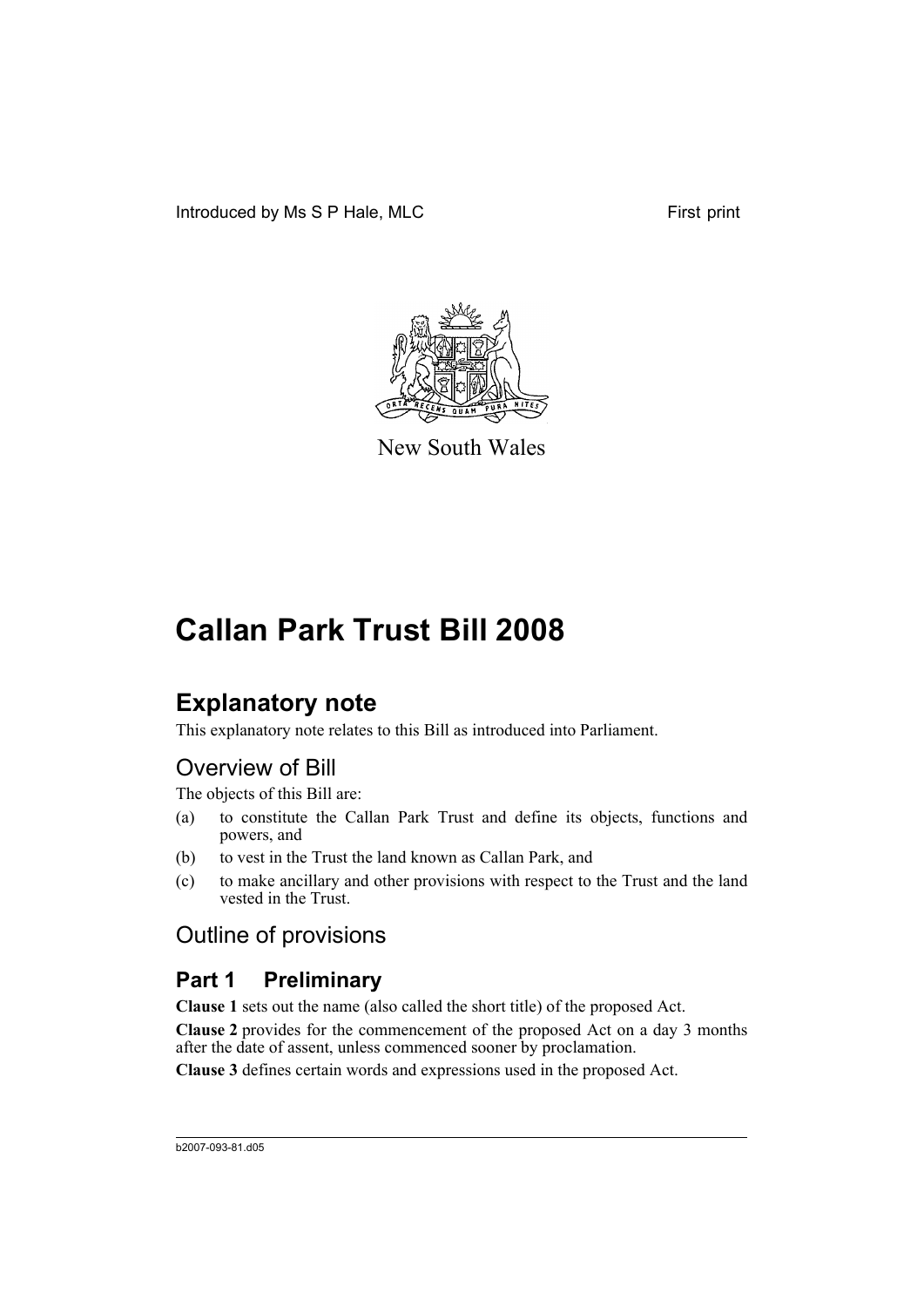Explanatory note

## **Part 2 The Callan Park Trust**

**Clause 4** constitutes the Trust as a corporation. The Trust is to be subject to the control and direction of the Minister and be a statutory body representing the Crown.

**Clause 5** provides that the Trust is to consist of 10 trustees appointed or elected in the manner prescribed by the proposed section. Other provisions relating to the trustees and the procedure of the Trust are set out in Schedule 1 to the proposed Act.

**Clause 6** specifies the objects of the Trust. The objects are as follows:

- (a) to maintain and improve the Trust lands,
- (b) to encourage the use and enjoyment of the Trust lands by the public by promoting and enhancing the rehabilitative, historical, scientific, educational, cultural and environmental value of the land,
- (c) to maintain the right of the public to use the Trust lands,
- (d) to define and respect the usage rights of lessees of Trust lands,
- (e) to ensure the protection of the built and natural environment within the Trust lands,
- (f) to protect and guarantee public access to the existing open space on Trust lands.

**Clause 7** specifies the general functions of the Trust. These include:

- (a) making use of the Trust lands for various relevant activities, and
- (b) entering into arrangements to provide food or other refreshments on the Trust lands, and
- (c) such other functions as may be reasonably necessary for the attainment of the Trust's objects.

**Clause 8** empowers the Trust to establish committees to enable it to carry out its functions and to establish, control and manage branches or departments with respect to the Trust lands or any part of those lands.

**Clause 9** deals with reports and recommendations by the Trust to the Minister.

**Clause 10** provides that it is the duty of the Trust to engage in effective community consultation concerning the activities and policies pursued by the Trust. The procedure for community consultation is to include the establishment of a Community Consultative Committee.

## **Part 3 Property of the Trust**

**Clause 11** vests Callan Park (being the land described in Schedule 1 to the proposed Act) in the Trust. That land is not to be appropriated or resumed except by an Act of Parliament.

**Clause 12** prevents the Trust from selling, mortgaging or otherwise disposing of principal Trust lands and provides that any compulsory acquisition of trust lands may occur only by way of an Act of Parliament.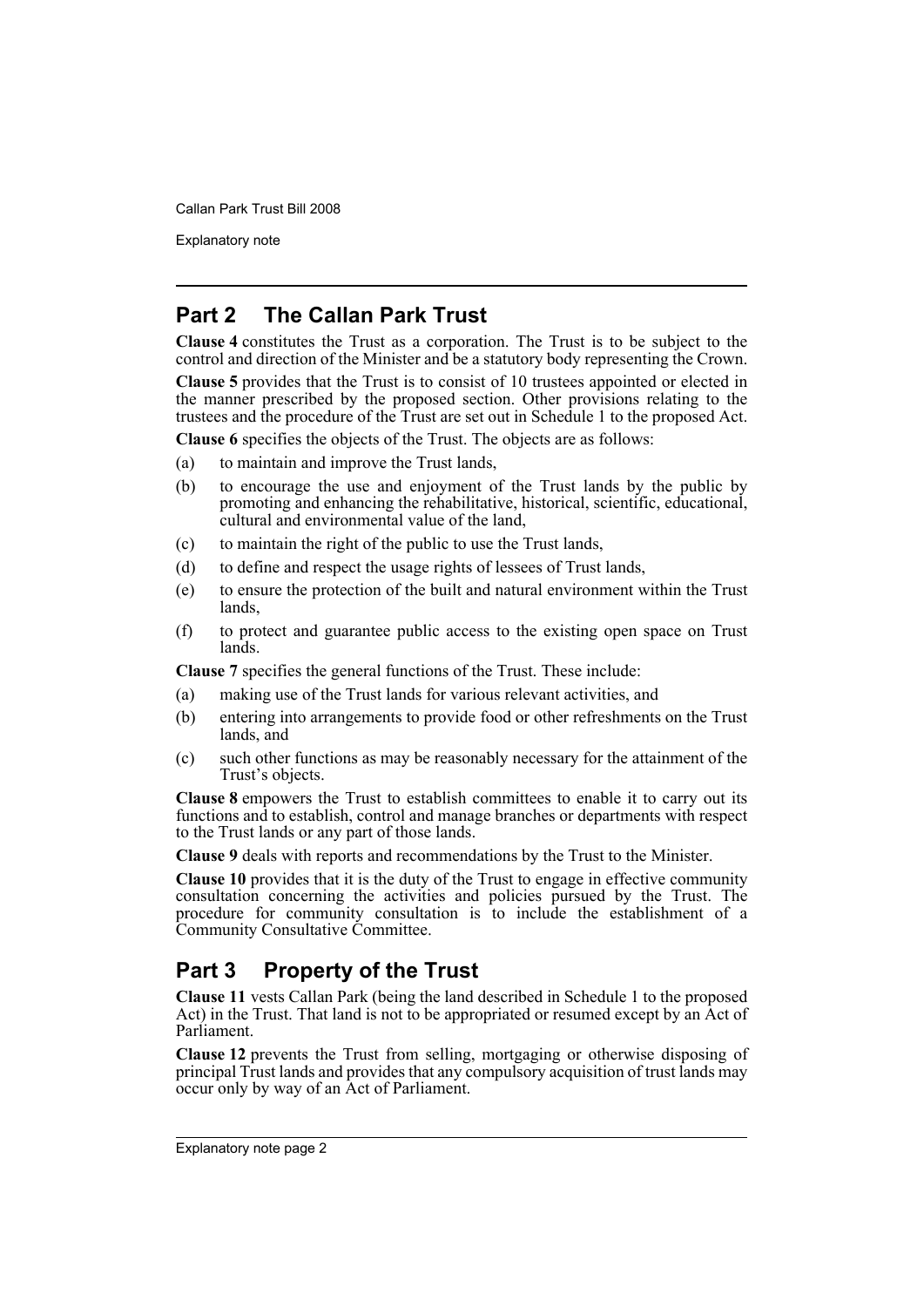Explanatory note

**Clause 13** provides that the Trust may, when acquiring property, agree to any condition not inconsistent with the objects of the Trust. The proposed section further provides that any duties payable under the *Duties Act 1997* are not to be charged to the Trust in respect of any gift, devise or bequest made to the Trust.

**Clause 14** provides that the Minister may approve of the disposal of property of the Trust despite any condition of acquisition to which the property may be subject.

**Clause 15** empowers the Trust (with the approval of the Minister) to grant leases, easements and licences in relation to the Trust lands. Except for specified leases to Rozelle Hospital and the Sydney College of the Arts, leases are not to have a term that, together with the term of any further leases granted pursuant to an option, exceeds 10 years.

## **Part 4 Plan of management**

**Clause 16** requires the Trust to prepare an initial plan of management for the Trust lands and the buildings on the Trust lands. The Minister may adopt, with or without alteration, such a plan or may refer the plan back to the Trust for further consideration.

**Clause 17** provides that the Minister is not to adopt a plan of management unless the local council for the area in which the Trust lands are situated has given its consent to the plan.

**Clause 18** provides that the Trust is to give effect to the plan of management as adopted by the Minister.

**Clause 19** requires the Minister to ensure that all of the Trust lands are the subject of a plan of management.

## **Part 5 Administration**

**Clause 20** provides that the Director is, subject to the control and direction of the Trust, responsible for the administration and management of the Trust lands and associated services.

**Clause 21** provides that the Trust may delegate any of its functions to the Director, trustee or member of staff of the Trust.

**Clause 22** provides that an annual endowment of such amount as Parliament approves, out of money provided by Parliament, is to be paid to the Trust by the Treasurer for the purpose of providing for the remuneration, if any, of trustees, the remuneration of persons employed under the proposed Act, and for the general operating expenses, including those related to the maintenance of the Trust lands or other property, of the Trust.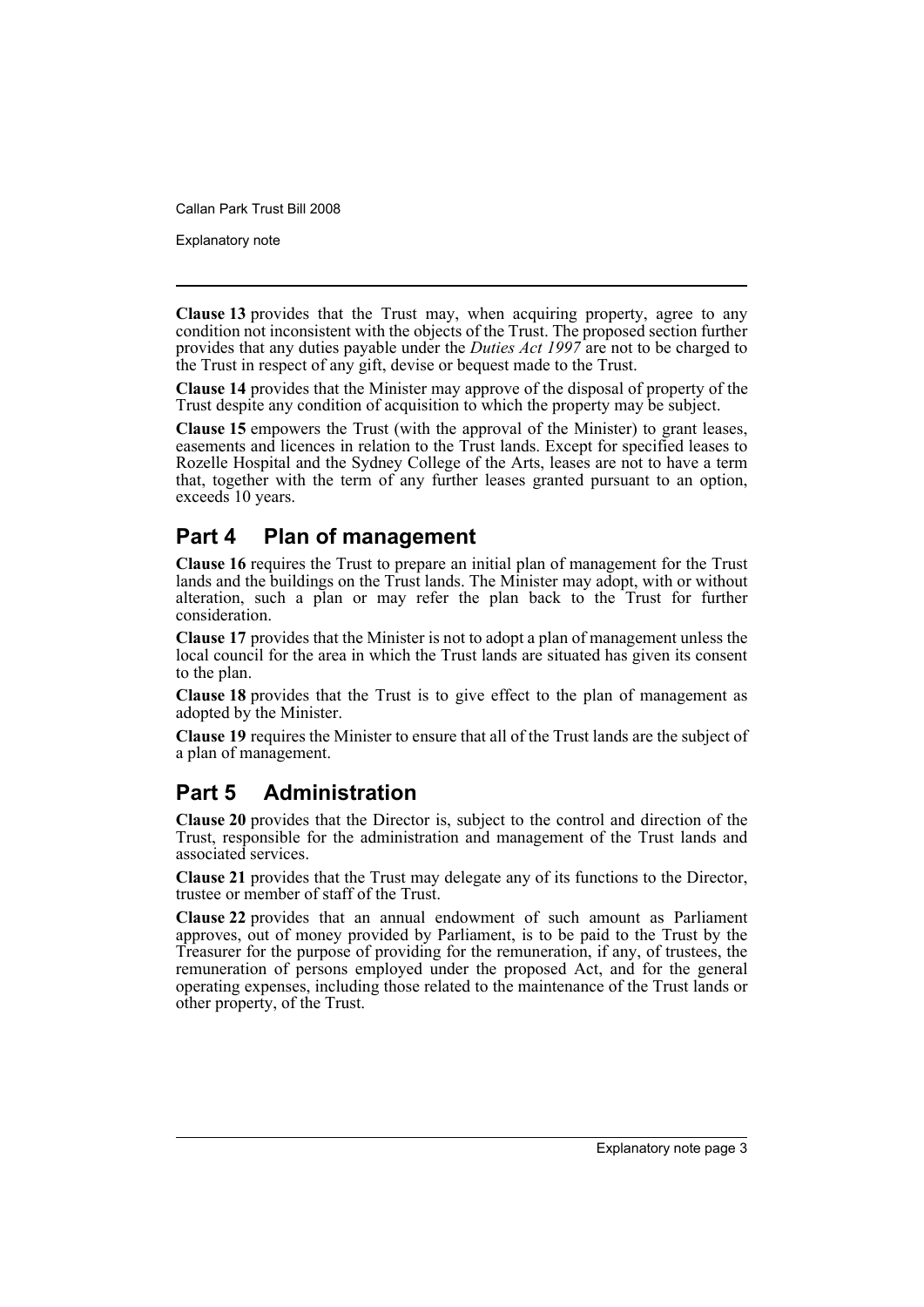Explanatory note

## **Part 6 Miscellaneous**

**Clause 23** provides for the annual report of the Trust (as required under the *Annual Reports (Statutory Bodies) Act 1982*) to specify the uses to which the Trust lands have been put during each reporting year.

**Clause 24** enables an authorised officer to require persons to state their full name and residential address, or provide their driver's licence, in certain circumstances. Failing to comply with an authorised officers request is an offence punishable by a penalty not exceeding 10 penalty units.

**Clause 25** provides that when a person who is not the owner of a vehicle is alleged to have committed an offence, the owner of that vehicle must, when required to do so by an authorised officer, provide a written statement detailing the name and residential address of the driver. If required to do so by an authorised officer any other person must provide any information that may lead to the identification of the driver.

**Clause 26** provides that if a parking offence occurs on Trust lands' the owner of the vehicle is taken to have committed the offence unless they can establish that at the time of the offence the vehicle was being driven by another person. This may be achieved by establishing that the vehicle was stolen or being used illegally. A statutory declaration of the driver may be used to establish that the owner was not, at the relevant time, driving the vehicle.

**Clause 27** enables penalty notices to be issued for certain offences prescribed under the regulations. A penalty notice is a notice to the effect that, if the person served does not wish to have the matter determined by a court, the person may pay, within the time and to the person specified in the notice, the penalty prescribed by the regulations for the offence if dealt with under the proposed section.

**Clause 28** provides that, in the absence of evidence to the contrary, proof of certain matters is not required in any legal proceedings. These matters are listed in the proposed section.

**Clause 29** provides that proceedings for offences under the Act or regulations under the proposed Act are to be disposed of summarily before the Local Court. Such proceedings must be commenced within 12 months of the date on which the offence is alleged to have been committed.

**Clause 30** provides that when a corporation commits an offence under the Act or regulations the directors and other persons involved in the management of the company are taken to have committed the offence if they knew or authorised the act or omission constituting the offence.

**Clause 31** provides that where the Trust suffers loss as a result of an offence under the Act or regulations the Trust may seek compensation from the person convicted of the offence.

**Clause 32** enables the Trust to recover through a court of competent jurisdiction any money owing to it as a recoverable debt.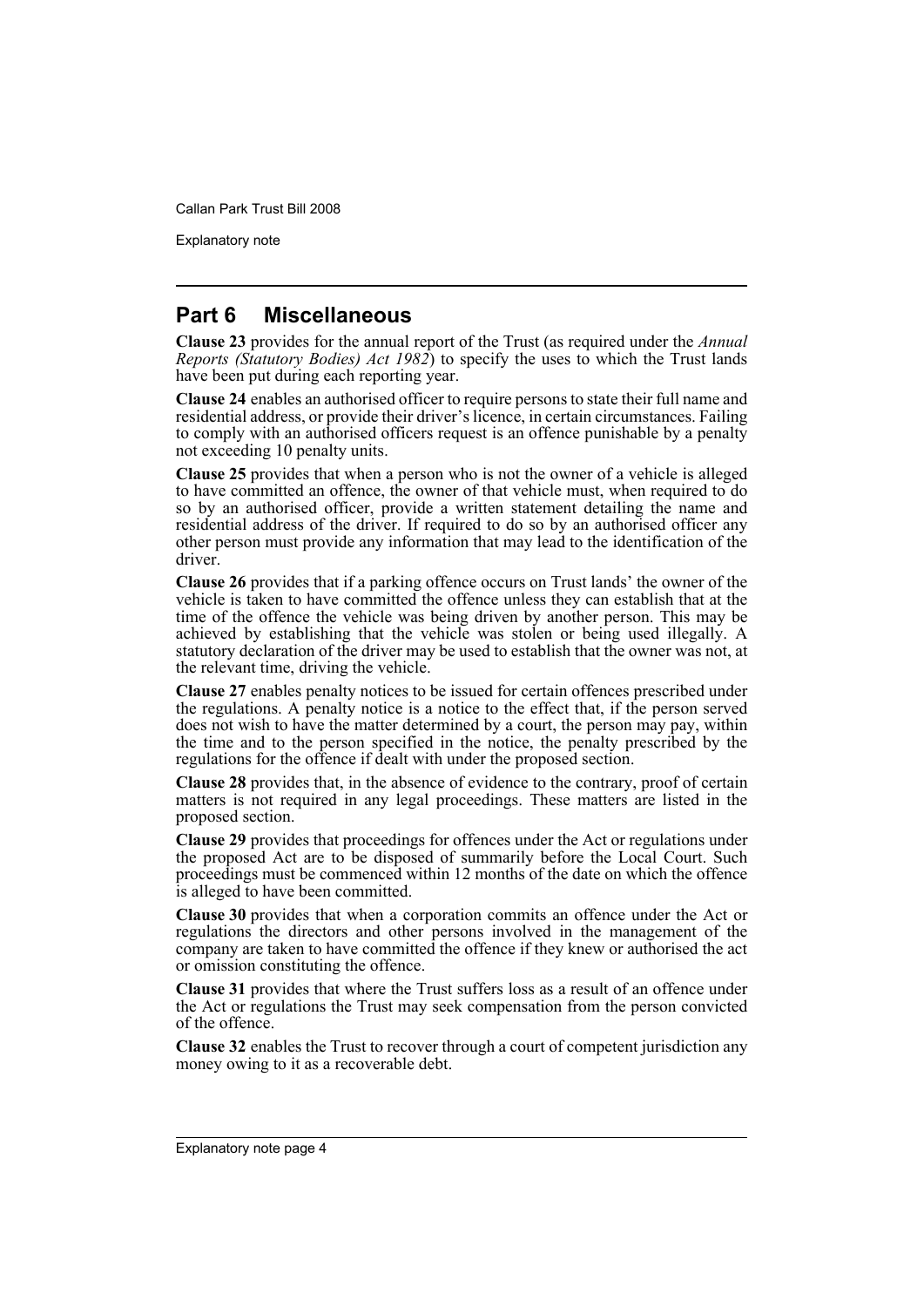Explanatory note

**Clause 33** enables the Governor to make regulations under the proposed Act. In particular, the regulations may make provision for or with respect to the use and enjoyment of the Trust lands, the care, control and management of the Trust lands, the determination and payment of fees for the use of certain parts of the Trust lands and for services as the Trust may provide. The regulations may create offences punishable by a penalty not exceeding 10 penalty units.

**Clause 34** is a formal provision giving effect to the amendments to the Acts and Regulations specified in Schedule 4.

## **Schedule 1 Land vested in the Trust**

**Schedule 1** sets out the land vested in the Trust.

## **Schedule 2 Provisions relating to the trustees**

**Schedule 2** sets out the provisions relating to the trustees.

## **Schedule 3 Provisions relating to the procedure of the Trust**

**Schedule 3** sets out the provisions relating to the procedure and operation of the Trust.

## **Schedule 4 Amendment of Acts and regulations**

**Schedule 4** contains amendments to various other Acts and regulations.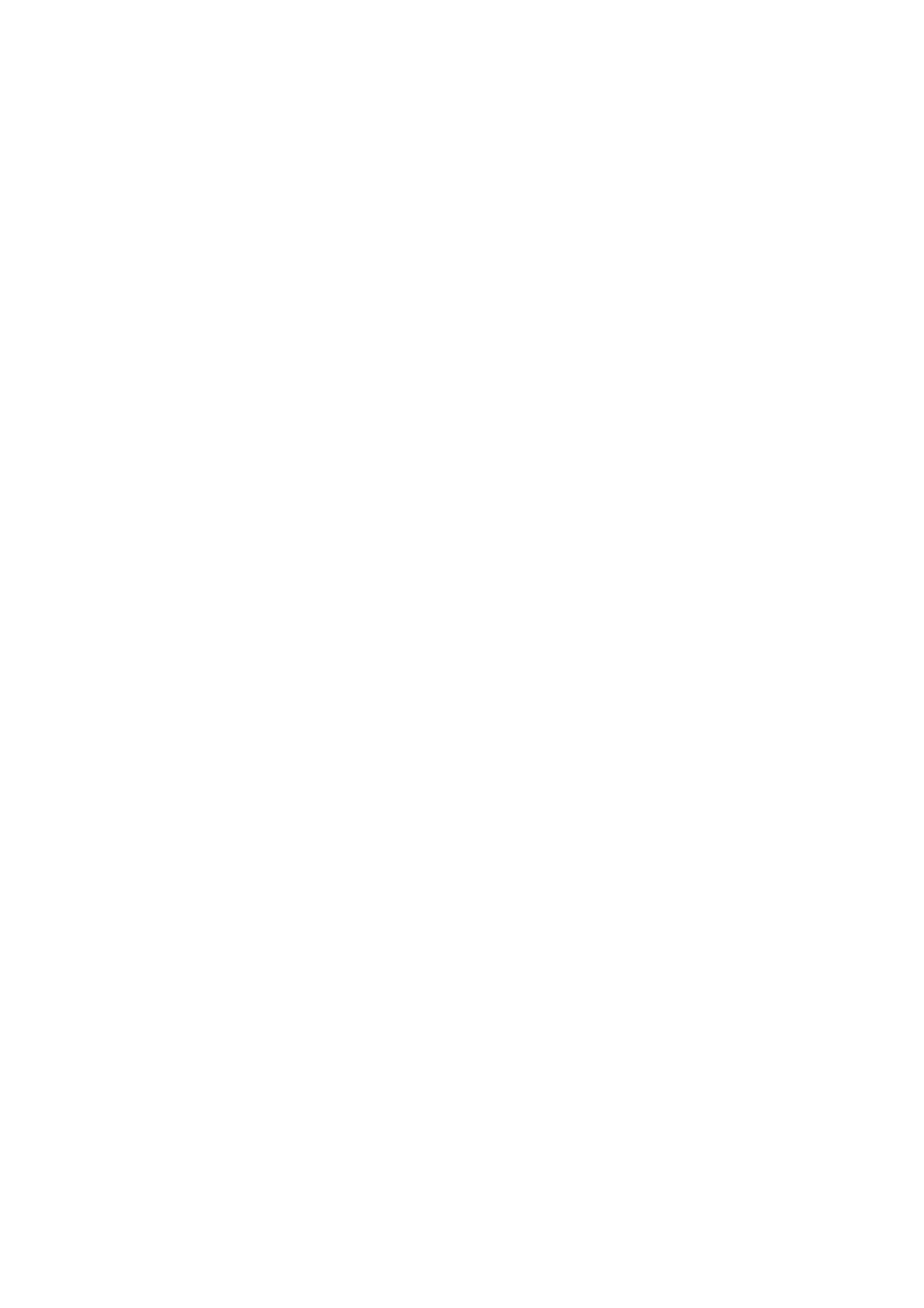Introduced by Ms S P Hale, MLC First print



New South Wales

# **Callan Park Trust Bill 2008**

## **Contents**

|        |                                                  | Page |
|--------|--------------------------------------------------|------|
| Part 1 | <b>Preliminary</b>                               |      |
|        | Name of Act                                      | 2    |
|        | 2<br>Commencement                                | 2    |
|        | 3<br>Definitions                                 | 2    |
| Part 2 | <b>The Callan Park Trust</b>                     |      |
|        | <b>Constitution of Trust</b><br>4                | 4    |
|        | 5<br>Appointment and procedure of trustees       |      |
|        | 6<br><b>Objects of Trust</b>                     | 5    |
|        | <b>General functions of Trust</b>                | 6    |
|        | 8<br>Committees of the Trust                     | 6    |
|        | 9<br>Reports and recommendations to the Minister |      |
|        | Community consultation<br>10                     |      |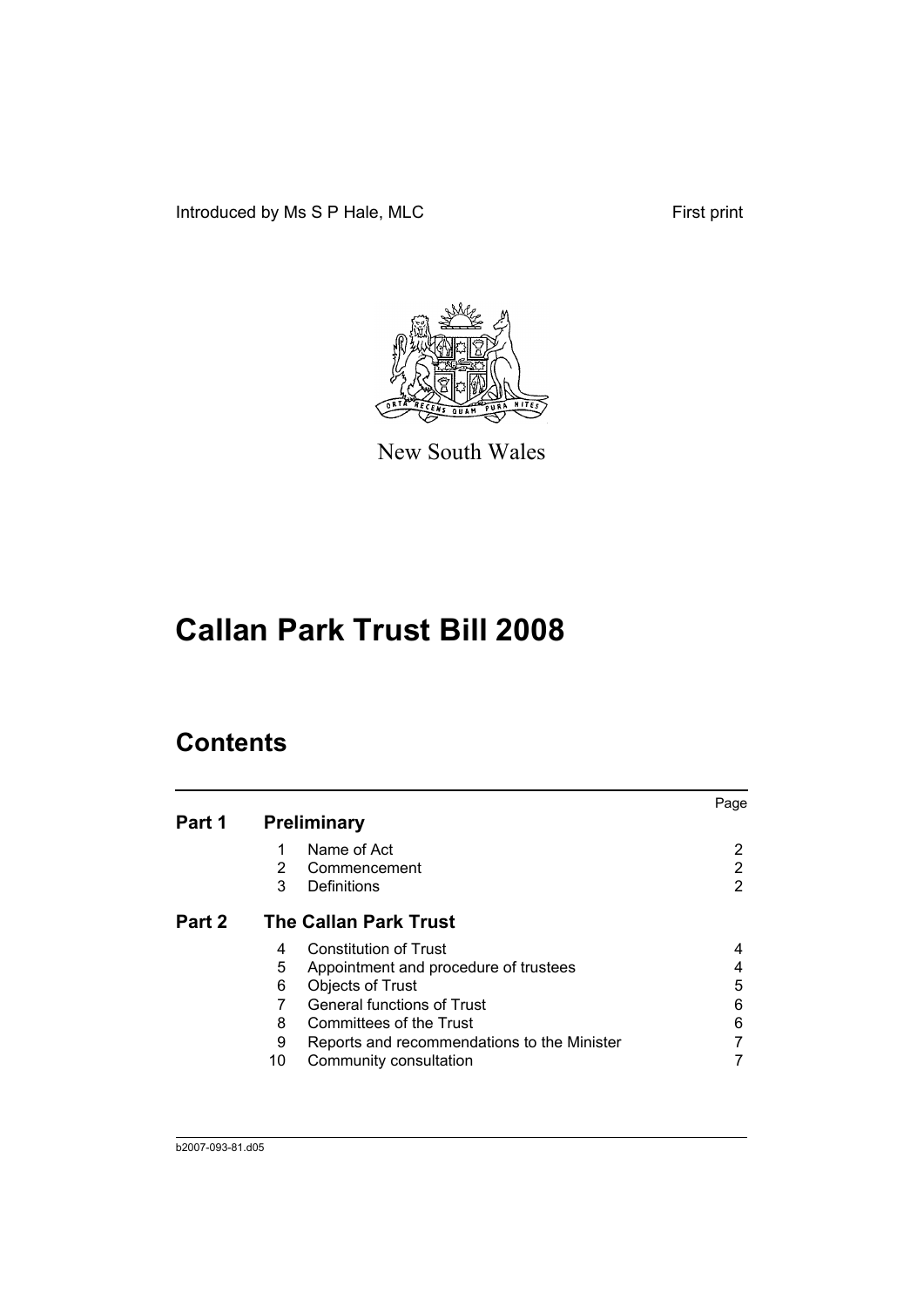|                   |          |                                                                                                                           | Page     |
|-------------------|----------|---------------------------------------------------------------------------------------------------------------------------|----------|
| Part 3            |          | <b>Property of the Trust</b>                                                                                              |          |
|                   | 11<br>12 | Vesting of principal trust lands at Callan Park in the Trust<br>Prohibition against disposal or compulsory acquisition of | 8        |
|                   |          | principal trust lands                                                                                                     | 9        |
|                   | 13<br>14 | Acquisition of certain other property<br>Disposal of certain other property                                               | 9<br>9   |
|                   | 15       | Grant of leases, easements, licences etc                                                                                  | 10       |
| Part 4            |          | <b>Plan of management</b>                                                                                                 |          |
|                   | 16<br>17 | Preparation of initial and subsequent plans of management<br>Consent of relevant local council required for plan of       | 12       |
|                   |          | management                                                                                                                | 12       |
|                   | 18<br>19 | Carrying out of plan of management<br>Plans of management required for all Trust land                                     | 12<br>12 |
|                   |          |                                                                                                                           |          |
| Part 5            |          | <b>Administration</b>                                                                                                     |          |
|                   | 20<br>21 | Director                                                                                                                  | 13       |
|                   | 22       | Delegation by Trust<br>Endowment                                                                                          | 13<br>13 |
| Part 6            |          | <b>Miscellaneous</b>                                                                                                      |          |
|                   | 23       | Annual report                                                                                                             | 14       |
|                   | 24<br>25 | Requirement to state name and address<br>Requirement for owner of vehicle and others to give                              | 14       |
|                   |          | information                                                                                                               | 14       |
|                   | 26<br>27 | Liability of vehicle owner for parking offences                                                                           | 15       |
|                   | 28       | Penalty notices for certain offences<br>Proof of certain matters not required                                             | 16<br>17 |
|                   | 29       | Proceedings for offences                                                                                                  | 17       |
|                   | 30       | Offences by corporations                                                                                                  | 17       |
|                   | 31<br>32 | Compensation<br>Recovery                                                                                                  | 18<br>18 |
|                   | 33       | Regulations                                                                                                               | 18       |
|                   | 34       | Amendment of other Acts and regulations                                                                                   | 19       |
| <b>Schedule 1</b> |          | <b>Land vested in the Trust</b>                                                                                           | 20       |
| <b>Schedule 2</b> |          | Provisions relating to the trustees                                                                                       | 21       |
| <b>Schedule 3</b> |          | Provisions relating to the procedure of the<br>Trust                                                                      | 25       |
| <b>Schedule 4</b> |          | <b>Amendment of Acts and regulations</b>                                                                                  | 27       |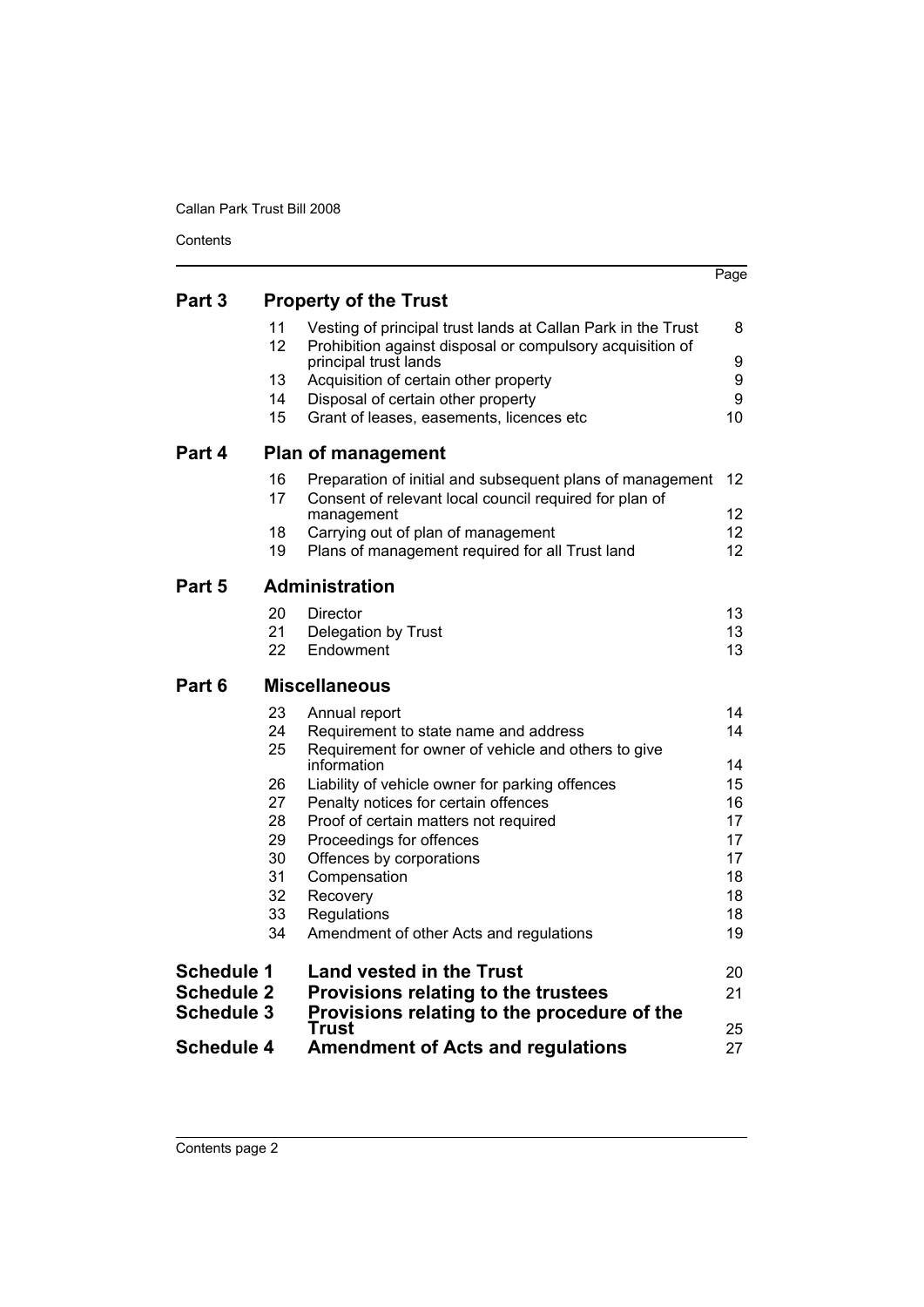

New South Wales

# **Callan Park Trust Bill 2008**

No , 2008

## **A Bill for**

An Act to constitute the Callan Park Trust and to confer on it functions relating to the care, control and management of Callan Park; and for other purposes.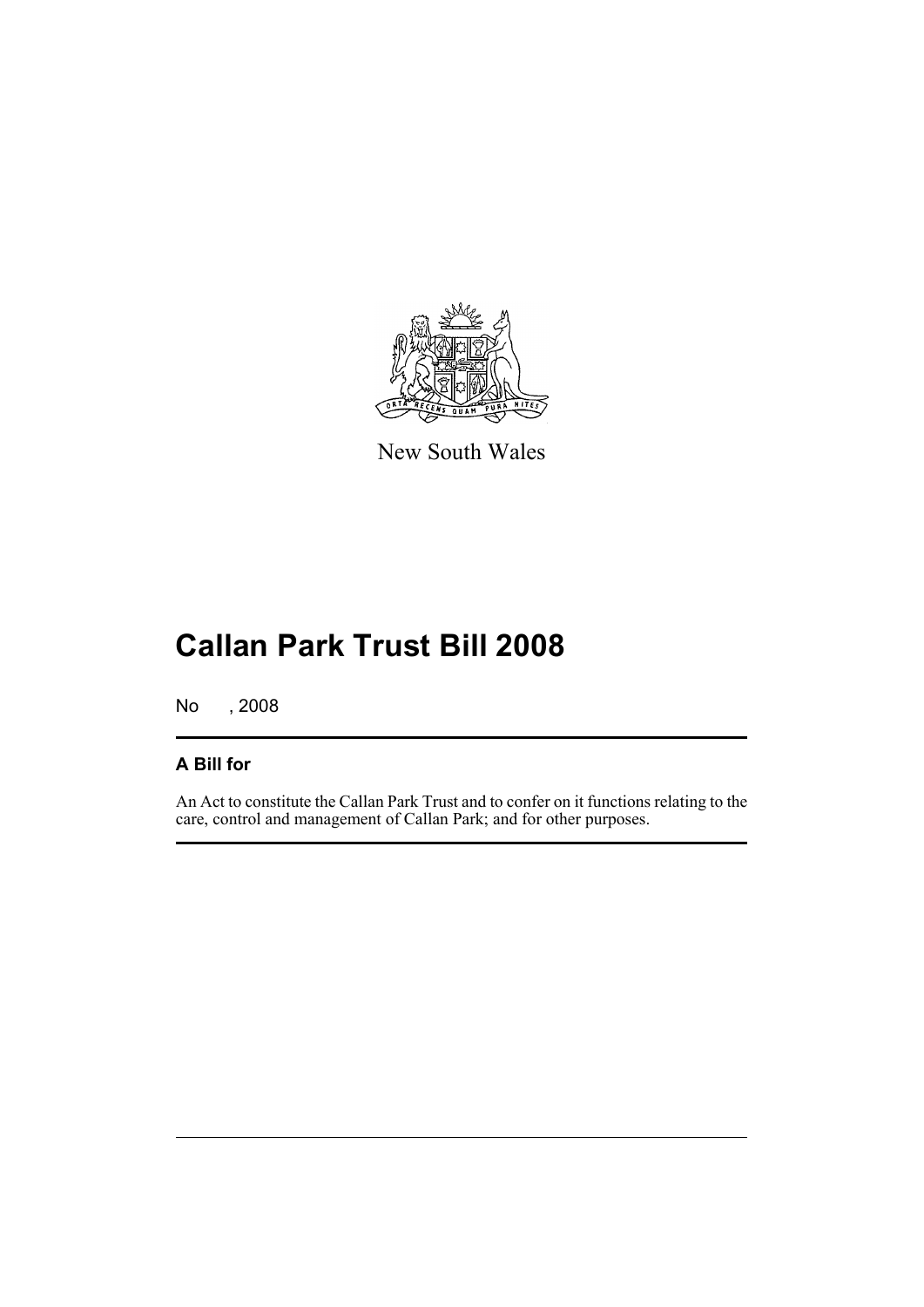#### Clause 1 Callan Park Trust Bill 2008

Part 1 Preliminary

<span id="page-9-3"></span><span id="page-9-2"></span><span id="page-9-1"></span><span id="page-9-0"></span>

|   |                              |                     | The Legislature of New South Wales enacts:                                                                                                                                            | 1              |
|---|------------------------------|---------------------|---------------------------------------------------------------------------------------------------------------------------------------------------------------------------------------|----------------|
|   | Part 1<br><b>Preliminary</b> |                     |                                                                                                                                                                                       | 2              |
| 1 |                              | <b>Name of Act</b>  |                                                                                                                                                                                       | 3              |
|   |                              |                     | This Act is the Callan Park Trust Act 2008.                                                                                                                                           | 4              |
| 2 |                              | <b>Commencement</b> |                                                                                                                                                                                       | 5              |
|   |                              |                     | This Act commences 3 months after the date of assent, unless<br>commenced sooner by proclamation.                                                                                     | 6<br>7         |
| 3 |                              | <b>Definitions</b>  |                                                                                                                                                                                       | 8              |
|   | (1)                          |                     | In this Act:                                                                                                                                                                          | 9              |
|   |                              |                     | <i>additional trust lands</i> means lands (other than the principal trust lands)<br>acquired by the Trust.                                                                            | 10<br>11       |
|   |                              |                     | authorised officer means:                                                                                                                                                             | 12             |
|   |                              | (a)                 | a police officer, or                                                                                                                                                                  | 13             |
|   |                              | (b)                 | a person who is appointed for the time being by the Director as<br>an authorised officer for the purposes of the provision in which<br>the expression is used, or                     | 14<br>15<br>16 |
|   |                              | (c)                 | a person (or person belonging to a class or description of persons)<br>prescribed by the regulations.                                                                                 | 17<br>18       |
|   |                              | 2002.               | <b>Director</b> means the Director of Callan Park holding office as such under<br>Chapter 1A of the Public Sector Employment and Management Act                                       | 19<br>20<br>21 |
|   |                              |                     | <i>exercise</i> a function includes perform a duty.                                                                                                                                   | 22             |
|   |                              |                     | <i>function</i> includes a power, authority or duty.                                                                                                                                  | 23             |
|   |                              |                     | <i>member of staff</i> means any person who is employed under Chapter 1A<br>of the Public Sector Employment and Management Act 2002 to enable<br>the Trust to exercise its functions. | 24<br>25<br>26 |
|   |                              | Part 4.             | <i>plan of management</i> means a plan of management prepared under                                                                                                                   | 27<br>28       |
|   |                              |                     | <i>principal trust lands</i> means the lands for the time being described in<br>Part 1 of Schedule 1.                                                                                 | 29<br>30       |
|   |                              |                     | <i>relevant local council</i> means the local council for the area in which the<br>Trust lands are situated.                                                                          | 31<br>32       |
|   |                              |                     | <b>Trust</b> means the Callan Park Trust constituted by section 4.                                                                                                                    | 33             |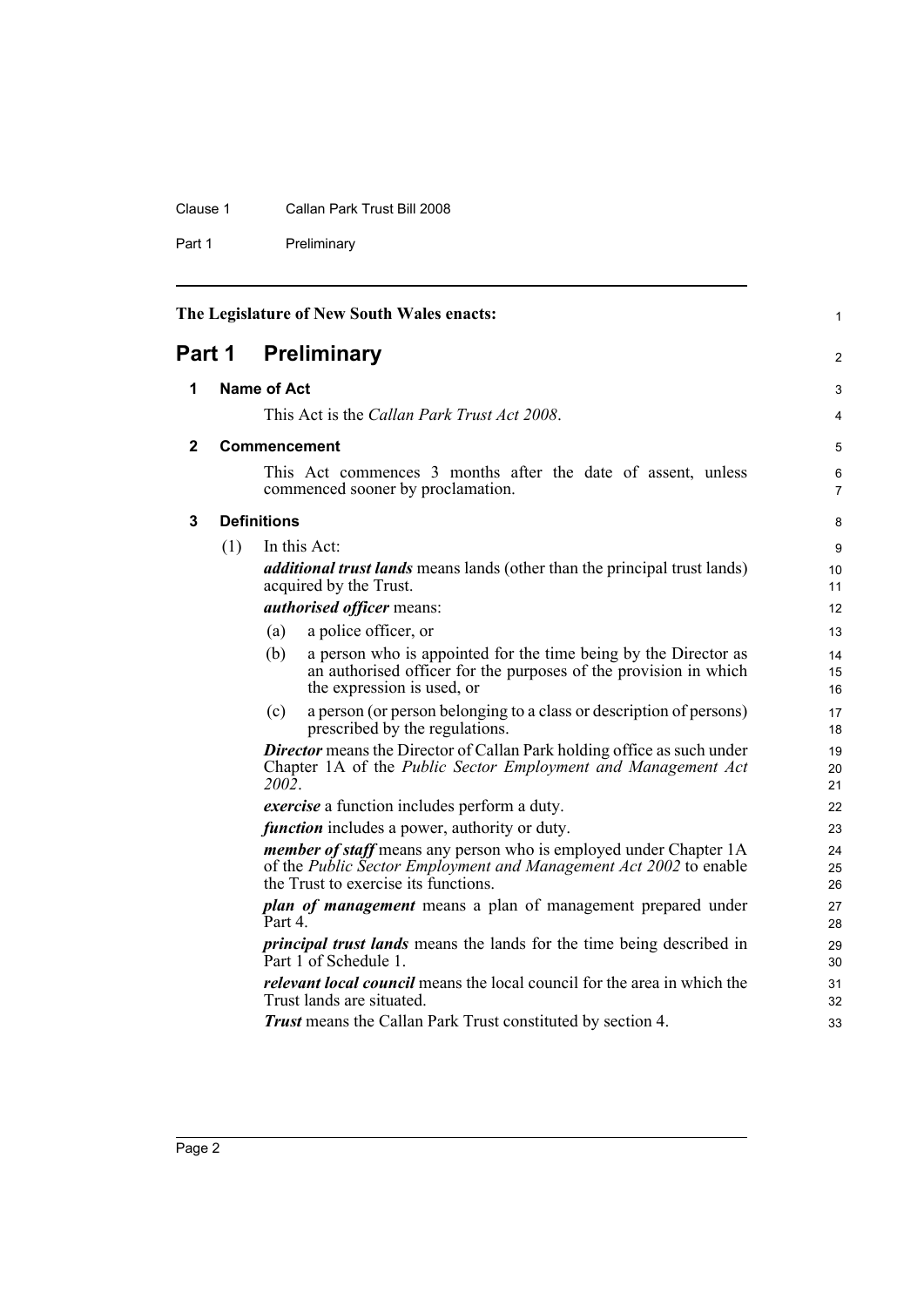| Callan Park Trust Bill 2008                                                 | Clause 3 |
|-----------------------------------------------------------------------------|----------|
| Preliminary                                                                 | Part 1   |
|                                                                             |          |
| Tweet <i>lands</i> means the principal trust lands and the additional trust |          |

|     | <b>Trust lands</b> means the principal trust lands and the additional trust<br>lands. |  |
|-----|---------------------------------------------------------------------------------------|--|
|     | <i>trustee</i> means a trustee referred to in section 5.                              |  |
| (2) | Notes included in this Act do not form part of this Act.                              |  |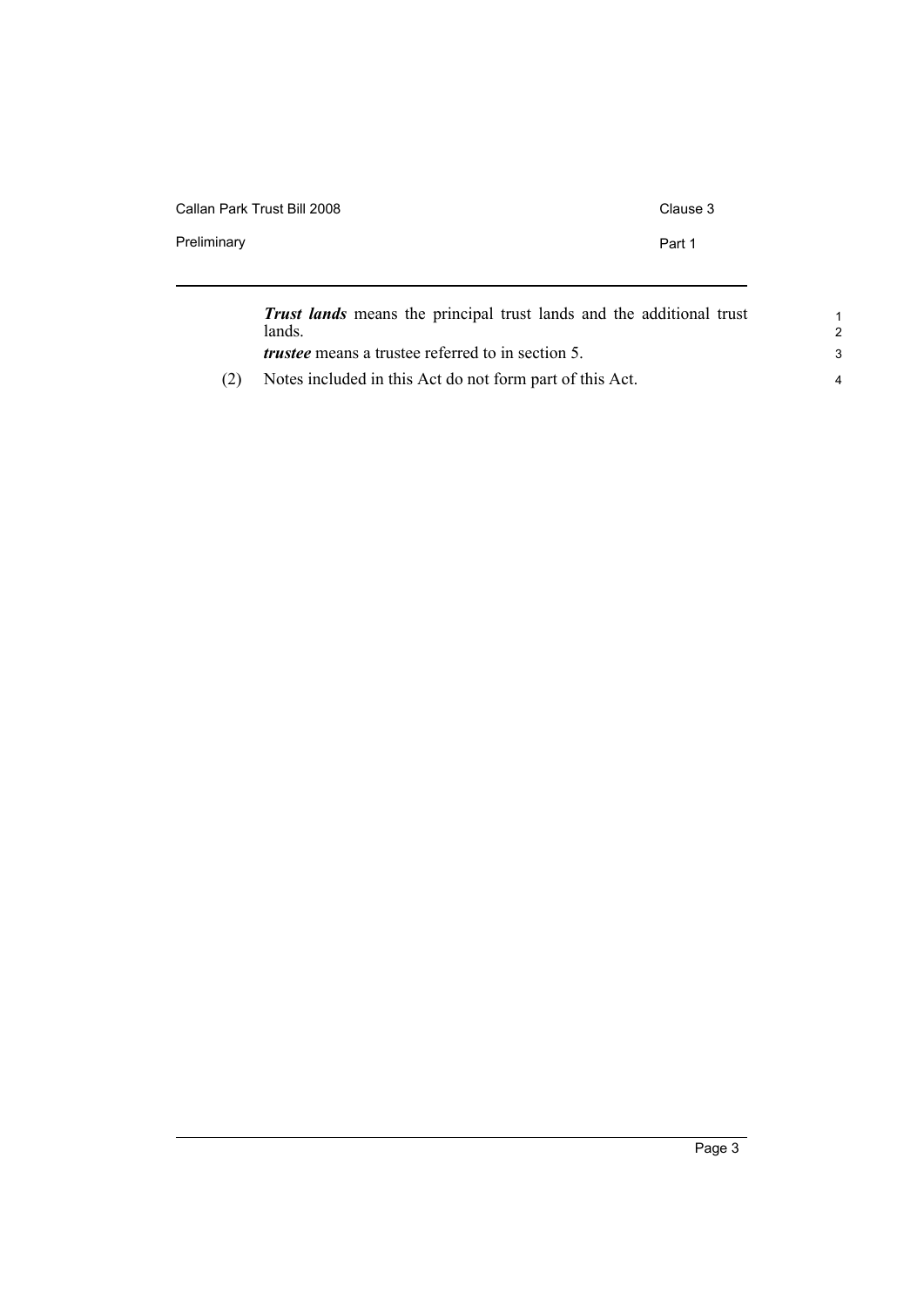#### Clause 4 Callan Park Trust Bill 2008

Part 2 The Callan Park Trust

## <span id="page-11-1"></span><span id="page-11-0"></span>**Part 2 The Callan Park Trust**

#### **4 Constitution of Trust**

| (1) | There is constituted by this Act a corporation with the corporate name |
|-----|------------------------------------------------------------------------|
|     | of the "Callan Park Trust".                                            |

- (2) The Trust:
	- (a) has and may exercise the functions conferred or imposed on it by or under this or any other Act, and

1

- (b) is, for the purposes of any Act, a statutory body representing the Crown, and
- (c) is, in the exercise of its functions (except in relation to the contents of a report or recommendation made by it to the Minister), subject to the control and direction of the Minister.

#### <span id="page-11-2"></span>**5 Appointment and procedure of trustees**

| (1) |  |  | The Trust is to consist of 10 trustees as follows: |
|-----|--|--|----------------------------------------------------|
|-----|--|--|----------------------------------------------------|

- (a) 3 trustees appointed by the Governor on the recommendation of the Minister made in consultation with the Minister for Health, (b) 3 trustees appointed by the Governor on the recommendation of relevant local council and who are residents of the council's area,
- (c) 1 trustee appointed by the Governor on the recommendation of the National Trust of Australia (New South Wales),
- (d) 1 trustee appointed by the Governor on the recommendation of the Advisory Council of the Sydney College of the Arts,
- (e) 1 trustee appointed by the Governor on the recommendation of a majority of the lessees of land within the Trust lands,
- (f) 1 trustee elected in the manner prescribed by the regulations by persons employed for more than 20 hours per week on the Trust lands.
- (2) Each person appointed as a trustee must have expertise in at least one of the following areas:
	- (a) park management, (b) cultural heritage management, (c) local community affairs, (d) landscape history, (e) finance, (f) planning law, 30 31 32 33 34 35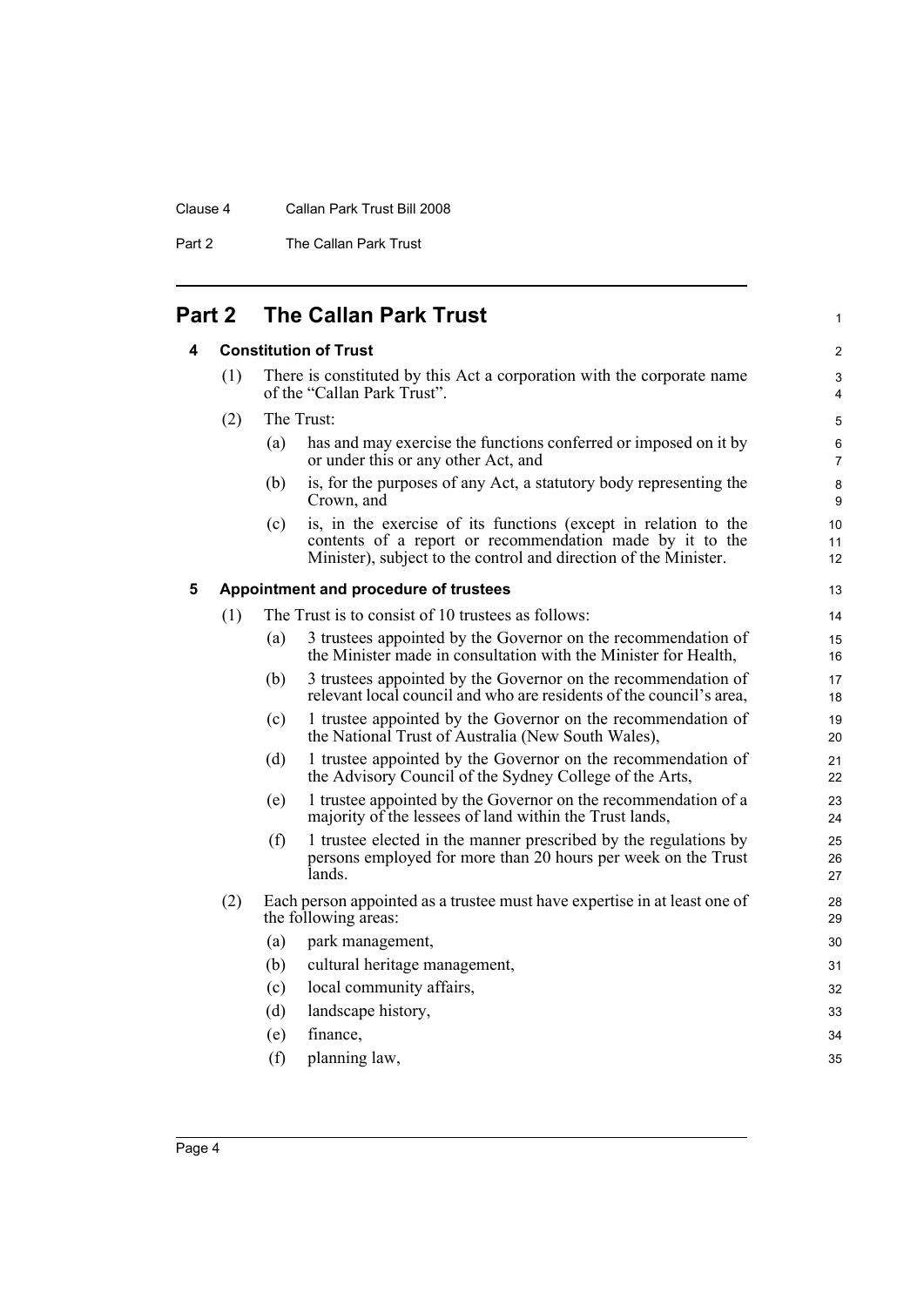Callan Park Trust Bill 2008 Clause 6

The Callan Park Trust **Part 2** 

<span id="page-12-0"></span>

|   |     | (g)<br>(h) | environment,<br>mental health.                                                                                                                                                                                                                                   | 1<br>$\overline{c}$      |
|---|-----|------------|------------------------------------------------------------------------------------------------------------------------------------------------------------------------------------------------------------------------------------------------------------------|--------------------------|
|   | (3) |            | If, but for this subsection, the Governor would be unable to appoint a<br>trustee because of the failure of the relevant recommending body or<br>persons to recommend a person in accordance with the relevant<br>paragraph of subsection $(1)$ $(b)$ – $(f)$ :  | 3<br>4<br>5<br>6         |
|   |     | (a)        | the Governor, on the recommendation of the Minister, may<br>appoint any duly qualified person to hold office as that trustee,<br>and                                                                                                                             | $\overline{7}$<br>8<br>9 |
|   |     | (b)        | the person appointed as trustee is taken to have been appointed in<br>accordance with the relevant paragraph.                                                                                                                                                    | 10<br>11                 |
|   | (4) | If:        |                                                                                                                                                                                                                                                                  | 12                       |
|   |     | (a)        | a body referred to in subsection $(1)$ (c) or (d) changes its name,<br>and                                                                                                                                                                                       | 13<br>14                 |
|   |     | (b)        | the Minister is satisfied that the change of name is not<br>accompanied by any change in the nature of the body,                                                                                                                                                 | 15<br>16                 |
|   |     |            | the Minister may, by order published in the Gazette, certify to that effect<br>and, on and from the day on which the order is so published, a reference<br>in subsection $(1)$ to that body is to be read as a reference to that body<br>under its changed name. | 17<br>18<br>19<br>20     |
|   | (5) |            | Schedule 2 has effect in respect to the trustees.                                                                                                                                                                                                                | 21                       |
|   | (6) |            | Schedule 3 has effect in respect to the procedure of the Trust.                                                                                                                                                                                                  | 22                       |
| 6 |     |            | <b>Objects of Trust</b>                                                                                                                                                                                                                                          | 23                       |
|   |     |            | The objects of the Trust are as follows:                                                                                                                                                                                                                         | 24                       |
|   |     | (a)        | to maintain and improve the Trust lands,                                                                                                                                                                                                                         | 25                       |
|   |     | (b)        | to encourage the use and enjoyment of the Trust lands by the<br>public by promoting and enhancing the rehabilitative, historical,<br>scientific, educational, cultural and environmental value of the<br>land,                                                   | 26<br>27<br>28<br>29     |
|   |     | (c)        | to maintain the right of the public to use the Trust lands,                                                                                                                                                                                                      | 30                       |
|   |     | (d)        | to define and respect the usage rights of lessees of Trust lands,                                                                                                                                                                                                | 31                       |
|   |     | (e)        | to ensure the protection of the built and natural environment<br>within the Trust lands,                                                                                                                                                                         | 32<br>33                 |
|   |     | (f)        | to protect and guarantee public access to the existing open space<br>on Trust lands.                                                                                                                                                                             | 34<br>35                 |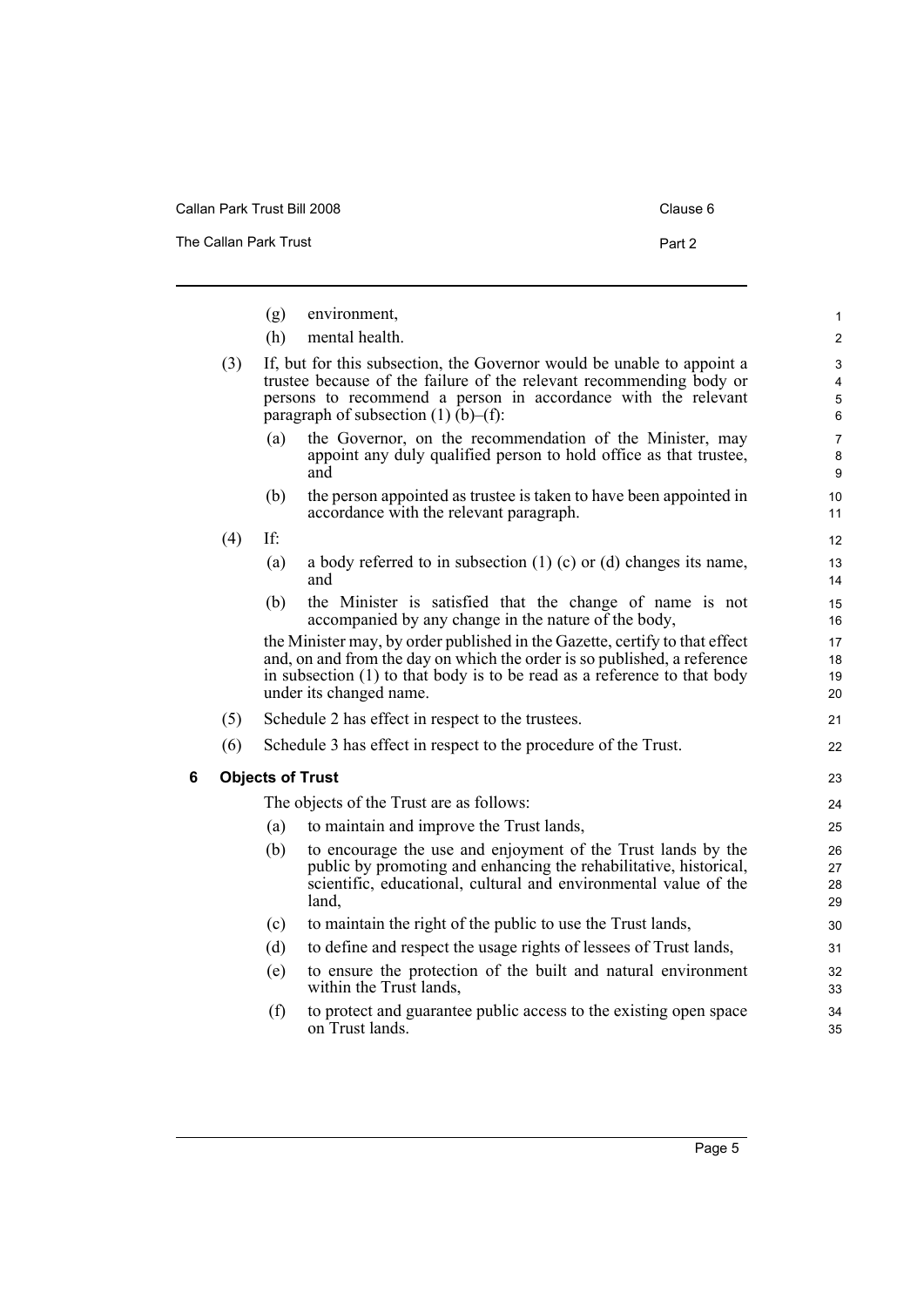### Clause 7 Callan Park Trust Bill 2008

Part 2 The Callan Park Trust

## <span id="page-13-0"></span>**7 General functions of Trust**

<span id="page-13-1"></span>

| 7 |     |                                                                                                                                                                       | <b>General functions of Trust</b>                                                                                                                                                                                                                                                                                                                       | $\mathbf{1}$                        |
|---|-----|-----------------------------------------------------------------------------------------------------------------------------------------------------------------------|---------------------------------------------------------------------------------------------------------------------------------------------------------------------------------------------------------------------------------------------------------------------------------------------------------------------------------------------------------|-------------------------------------|
|   | (1) | The Trust may:                                                                                                                                                        |                                                                                                                                                                                                                                                                                                                                                         |                                     |
|   |     | (a)                                                                                                                                                                   | control and manage the Trust lands, and                                                                                                                                                                                                                                                                                                                 | 3                                   |
|   |     | (b)                                                                                                                                                                   | permit uses, and impose appropriate conditions, on any activities<br>that are not inconsistent with the objects of the Trust, and                                                                                                                                                                                                                       | 4<br>5                              |
|   |     | (c)                                                                                                                                                                   | permit the use of the whole or any part of the Trust lands for any<br>purpose that is consistent with the objects of the Trust and for<br>activities of a passive and contemplative, rehabilitative,<br>recreational, historical, scientific, educational or cultural nature,<br>and                                                                    | 6<br>$\overline{7}$<br>8<br>9<br>10 |
|   |     | (d)                                                                                                                                                                   | in or in connection with the Trust lands provide, or permit the<br>provision of, food or other refreshments and apply for, hold or<br>dispose of any licence, permit or other authority in connection<br>with the provision of food or other refreshments, and                                                                                          | 11<br>12<br>13<br>14                |
|   |     | (e)                                                                                                                                                                   | to ensure the protection of the built and natural environment<br>within Trust lands, and                                                                                                                                                                                                                                                                | 15<br>16                            |
|   |     | (f)                                                                                                                                                                   | promote and provide exhibits, lectures, films, publications and<br>other types of educational instruction relating to the Trust lands<br>(including the architecture, landscaping, flora, fauna and history<br>of the Trust lands), the history of mental health treatment and any<br>other subject not inconsistent with the objects of the Trust, and | 17<br>18<br>19<br>20<br>21          |
|   |     | (g)                                                                                                                                                                   | subject to the regulations, charge and receive fees or other<br>amounts for or in connection with, any service provided article<br>sold or permission given by the Trust in its exercise of its<br>functions, and                                                                                                                                       | 22<br>23<br>24<br>25                |
|   |     | (h)                                                                                                                                                                   | enter into any contract or arrangement with any person for the<br>purpose of promoting the objects of the Trust.                                                                                                                                                                                                                                        | 26<br>27                            |
|   | (2) | The Trust has, and may exercise, such functions, in addition to those<br>specified in this section, as are reasonably necessary for the attainment<br>of its objects. |                                                                                                                                                                                                                                                                                                                                                         | 28<br>29<br>30                      |
|   | (3) |                                                                                                                                                                       | However, the trust cannot employ any staff.<br>Note. Staff may be employed under Chapter 1A of the Public Sector<br>Employment and Management Act 2002 in the Government Service to enable<br>the Trust to exercise its functions.                                                                                                                      | 31<br>32<br>33<br>34                |
| 8 |     |                                                                                                                                                                       | <b>Committees of the Trust</b>                                                                                                                                                                                                                                                                                                                          | 35                                  |
|   | (1) |                                                                                                                                                                       | The Trust may establish such committees as it thinks fit for the purpose<br>of assisting it to exercise its functions.                                                                                                                                                                                                                                  | 36<br>37                            |
|   | (2) | a trustee.                                                                                                                                                            | A person may be appointed to a committee whether or not the person is                                                                                                                                                                                                                                                                                   | 38<br>39                            |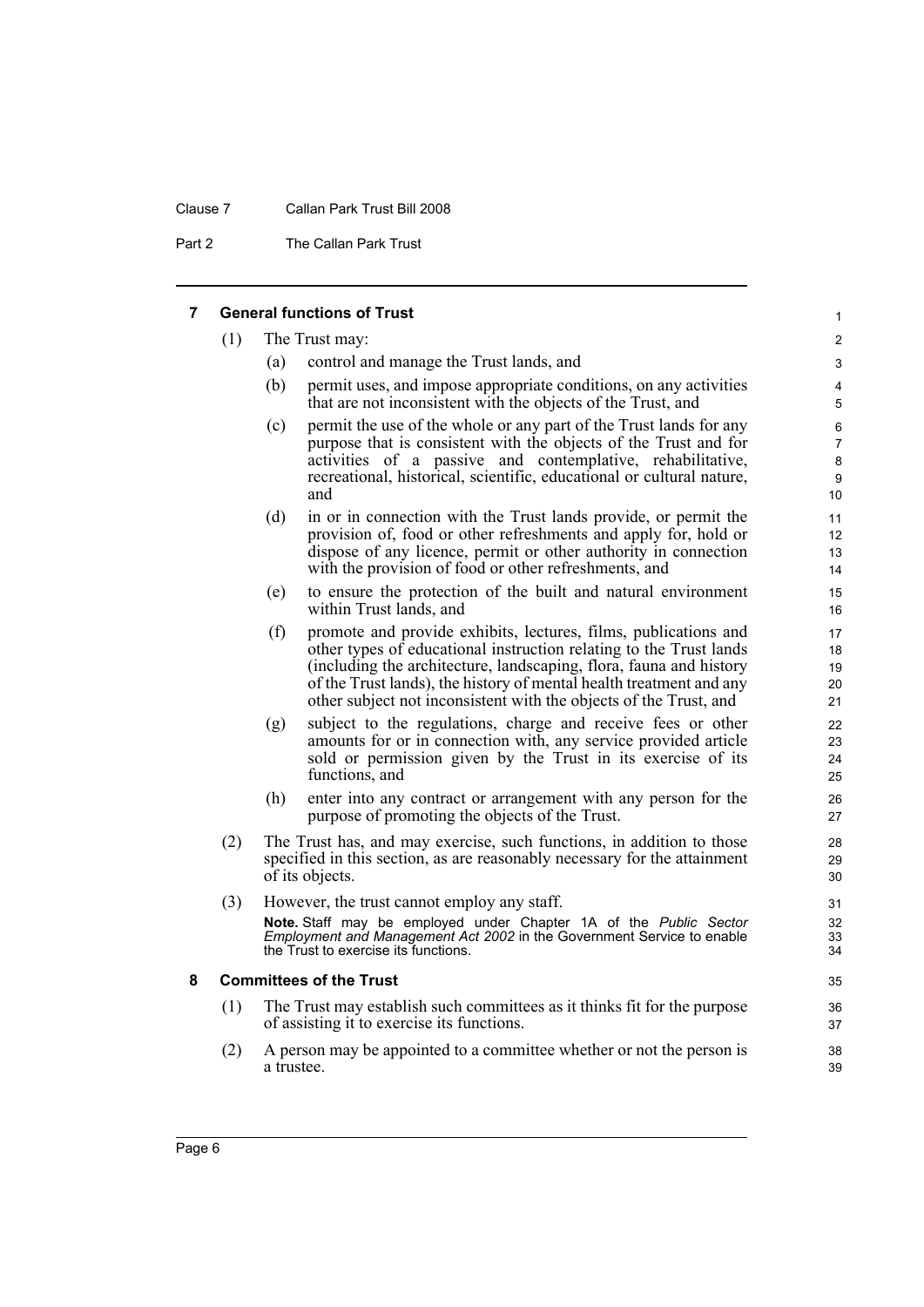| Callan Park Trust Bill 2008 | Clause 9 |
|-----------------------------|----------|
| The Callan Park Trust       | Part 2   |

<span id="page-14-1"></span><span id="page-14-0"></span>

|    | (3) | The Trust may establish, control and manage branches or departments<br>with respect to the Trust lands, or any part of the Trust lands.<br>Note. Section 11 also requires the Trust to establish a Community Consultative<br>Committee.                       | $\mathbf{1}$<br>$\overline{2}$<br>$\mathsf 3$<br>$\overline{\mathbf{4}}$ |
|----|-----|---------------------------------------------------------------------------------------------------------------------------------------------------------------------------------------------------------------------------------------------------------------|--------------------------------------------------------------------------|
| 9  |     | Reports and recommendations to the Minister                                                                                                                                                                                                                   | 5                                                                        |
|    |     | The Trust may, and when requested by the Minister must, make reports<br>and recommendations to the Minister with respect to any matter relating<br>to the objects of the Trust and in particular with respect to the future<br>management of the Trust lands. | 6<br>$\overline{7}$<br>8<br>9                                            |
| 10 |     | <b>Community consultation</b>                                                                                                                                                                                                                                 | 10                                                                       |
|    | (1) | It is the duty of the Trust to establish an effective procedure for<br>community consultation concerning the activities and policies pursued<br>by the Trust from time to time.                                                                               | 11<br>12<br>13                                                           |
|    | (2) | The procedure for community consultation is to include the<br>establishment of a Community Consultative Committee whose<br>members are to be appointed by the Trust on the recommendation of the<br>Director.                                                 | 14<br>15<br>16<br>17                                                     |
|    | (3) | The membership and procedure of the Committee is (subject to this<br>section) to be provided by the regulations.                                                                                                                                              | 18<br>19                                                                 |
|    | (4) | The regulations may make provision for or with respect to the number<br>of members, their appointment, term of office and removal and the<br>filling of vacancies.                                                                                            | 20<br>21<br>22                                                           |
|    | (5) | The Committee is to meet at least once in each quarter starting on                                                                                                                                                                                            | 23                                                                       |

(5) The Committee is to meet at least once in each quarter starting on 1 January, 1 April, 1 July and 1 October.

24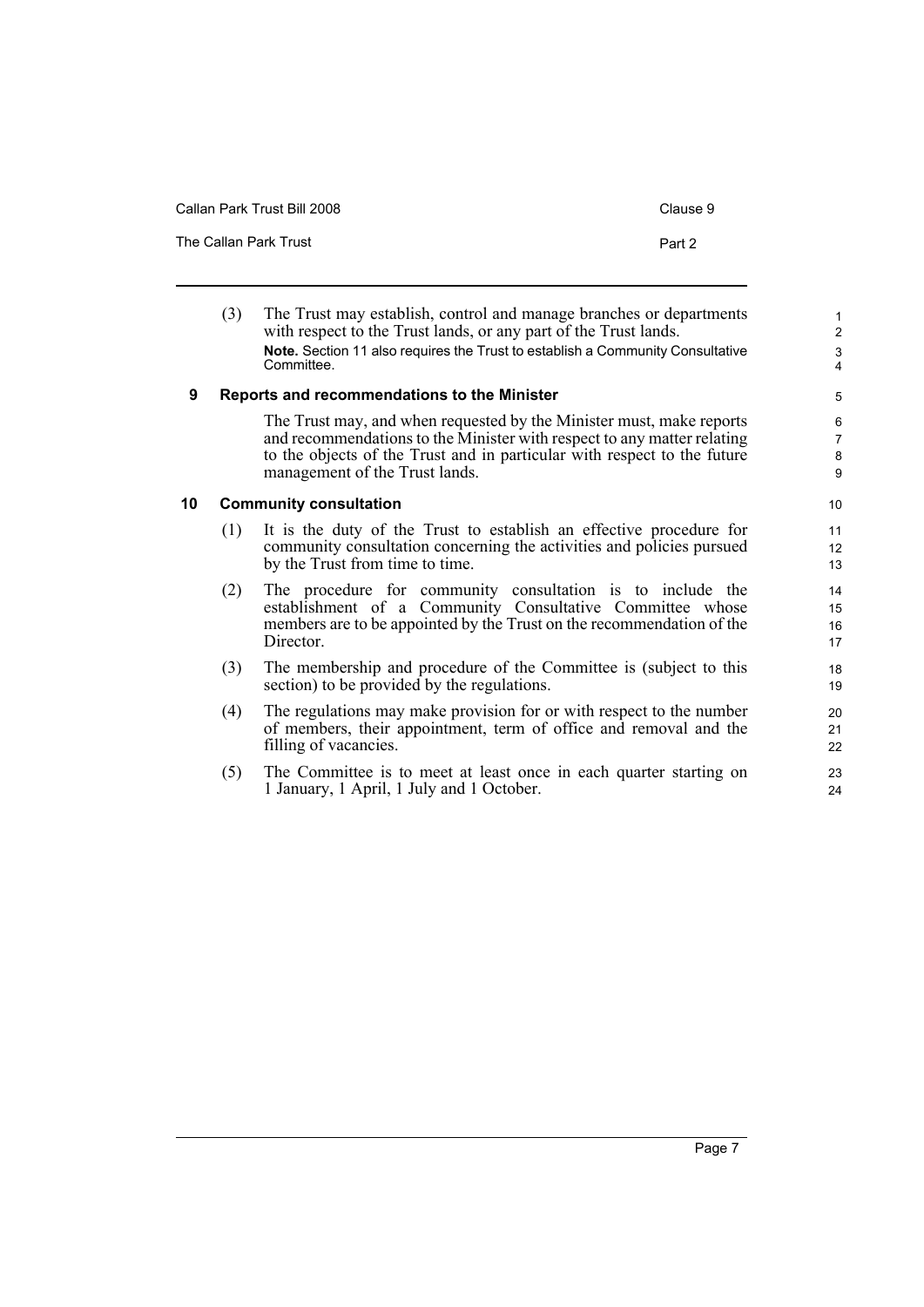#### Clause 11 Callan Park Trust Bill 2008

Part 3 Property of the Trust

## <span id="page-15-0"></span>**Part 3 Property of the Trust**

#### <span id="page-15-1"></span>**11 Vesting of principal trust lands at Callan Park in the Trust**

(1) The land described in Part 1 of Schedule 1 vests in the Trust for an estate in fee simple subject to any trusts, estates, interests, dedications, restrictions, easements, contracts, charges and rates (other than those referred to in Part 2 of that Schedule) existing in respect of the land immediately before the land is vested in the Trust.

1

- (2) The land described in Part 1 of Schedule 1 is freed and discharged from any trusts, estates, interests, dedications, restrictions, easements, contracts, charges and rates referred to in Part 2 of Schedule 1.
- (3) The Governor may by proclamation amend Part 1 of Schedule 1 for the purpose of adding to the land for the time being described in Part 1 of that Schedule:
	- (a) Crown land (within the meaning of the *Crown Lands Act 1989*) or other land of the Crown, or
	- (b) land of a public or local authority constituted by an Act of Parliament, or
	- (c) additional trust lands.
- (4) The Governor may from time to time, by proclamation published in the Gazette, amend Part 2 of Schedule 1 for the purpose of adding any trusts, estates, interests, dedications, restrictions, easements, contracts, charges and rates to those for the time being described in Part 2 of that Schedule.
- (5) A proclamation under this section may contain provisions of a savings or transitional nature consequent on the making of the proclamation (including provisions conferring on the Trust rights and liabilities in respect of trusts, estates, interests, dedications, restrictions, easements, contracts, charges and rates added to Part 2 of Schedule 1).
- (6) The vesting of land effected by this section does not operate to vest in the Trust any pipeline, cable or related apparatus owned by a person other than the Minister and used for the conveyance of gas, electricity, water, drainage, sewage or any other thing and lawfully situated on the land immediately before the commencement of this section.
- (7) If an interest in land of a person (other than a public or local authority) is divested by its addition to Part 2 of Schedule 1:
	- (a) compensation is payable for the divesting of that interest, and
	- (b) Part 3 of the *Land Acquisition (Just Terms Compensation) Act 1991* applies as if a proclamation adding an interest in land to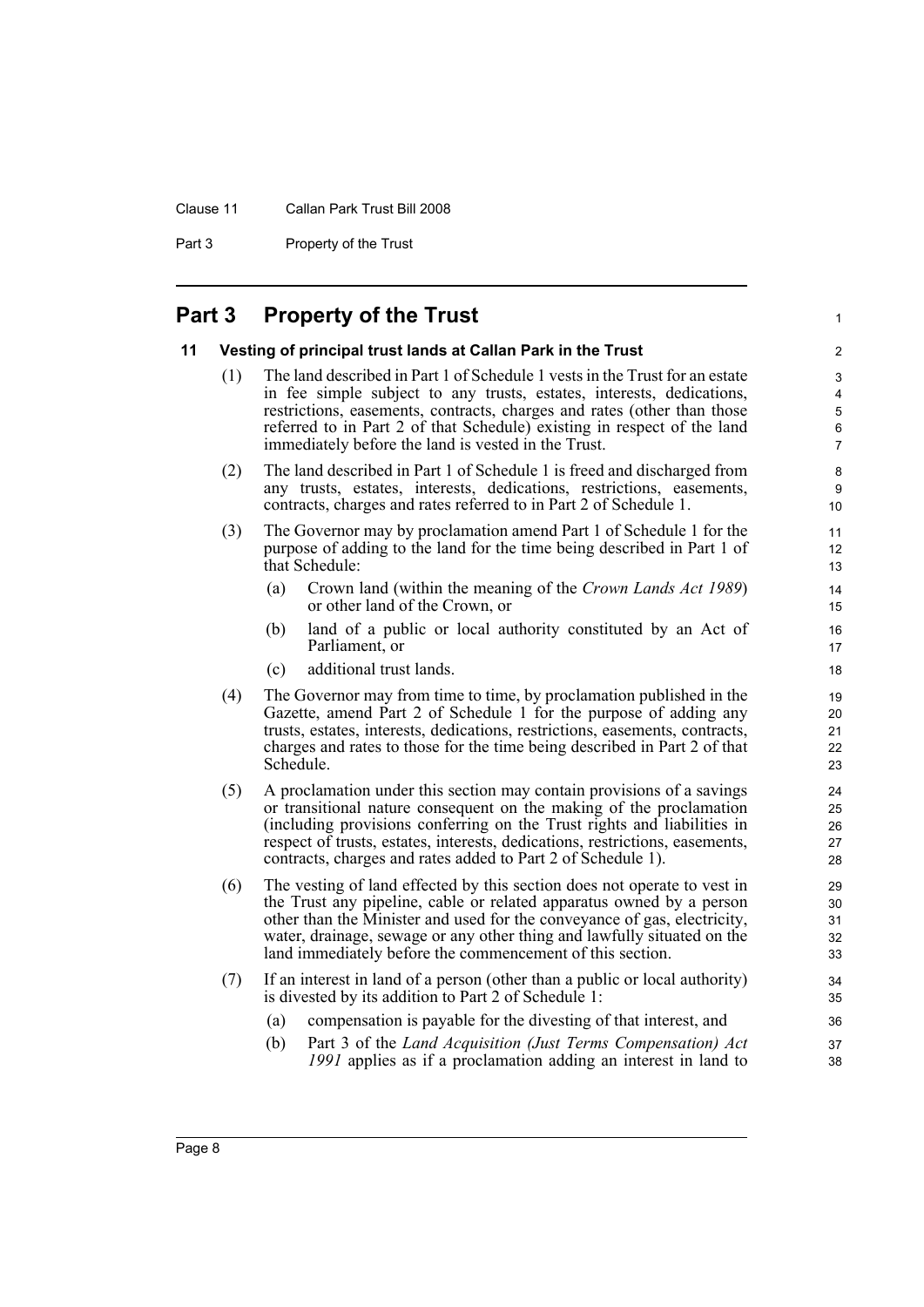| Callan Park Trust Bill 2008 | Clause 12 |
|-----------------------------|-----------|
| Property of the Trust       | Part 3    |

<span id="page-16-2"></span><span id="page-16-1"></span><span id="page-16-0"></span>

|    |       | Part 2 of Schedule 1 published under subsection (4) were an<br>acquisition notice published by the Trust under that Act.                                                                                  | $\mathbf{1}$<br>$\overline{2}$ |
|----|-------|-----------------------------------------------------------------------------------------------------------------------------------------------------------------------------------------------------------|--------------------------------|
|    | (8)   | In subsection $(7)$ :                                                                                                                                                                                     | $\mathfrak{S}$                 |
|    |       | <i>interest</i> in land has the same meaning as in the <i>Land Acquisition (Just</i> )<br>Terms Compensation) Act 1991.                                                                                   | 4<br>5                         |
| 12 | lands | Prohibition against disposal or compulsory acquisition of principal trust                                                                                                                                 | 6<br>$\overline{7}$            |
|    | (1)   | The Trust must not sell, mortgage or otherwise dispose of any of the<br>principal trust lands.                                                                                                            | 8<br>9                         |
|    | (2)   | Despite any other Act, the principal trust lands may not be compulsorily<br>acquired except by an Act of Parliament.                                                                                      | 10<br>11                       |
|    | (3)   | This section does not affect the operation of section 15 (Grant of leases,<br>easements, licences etc).                                                                                                   | 12<br>13                       |
| 13 |       | Acquisition of certain other property                                                                                                                                                                     | 14                             |
|    | (1)   | The Trust may agree to any condition that is not inconsistent with its<br>objects being imposed on its acquisition of any property.                                                                       | 15<br>16                       |
|    | (2)   | The rule of law against remoteness of vesting does not apply to any such<br>condition to which the Trust has agreed.                                                                                      | 17<br>18                       |
|    | (3)   | If the Trust acquires any property by gift, devise or bequest, the Trust<br>may retain the property in the form in which it was acquired, subject to<br>any such condition to which the Trust has agreed. | 19<br>20<br>21                 |
|    | (4)   | Duty under the <i>Duties Act 1997</i> is not chargeable for or in respect of any<br>gift, devise or bequest made or to be made to the Trust.                                                              | 22<br>23                       |
| 14 |       | Disposal of certain other property                                                                                                                                                                        | 24                             |
|    | (1)   | In this section:                                                                                                                                                                                          | 25                             |
|    |       | <i>condition</i> means a condition to which the Trust has agreed under<br>section 13.                                                                                                                     | 26<br>27                       |
|    | (2)   | The Trust must not sell, mortgage or otherwise dispose of any property<br>acquired by gift, devise or bequest, or any property being additional<br>trust lands, except:                                   | 28<br>29<br>30                 |
|    |       | (a)<br>if the property was acquired without any condition—with the<br>approval of the Minister, or                                                                                                        | 31<br>32                       |
|    |       | if the property was acquired subject to a condition-in<br>(b)<br>accordance with the condition or subsection (3).                                                                                         | 33<br>34                       |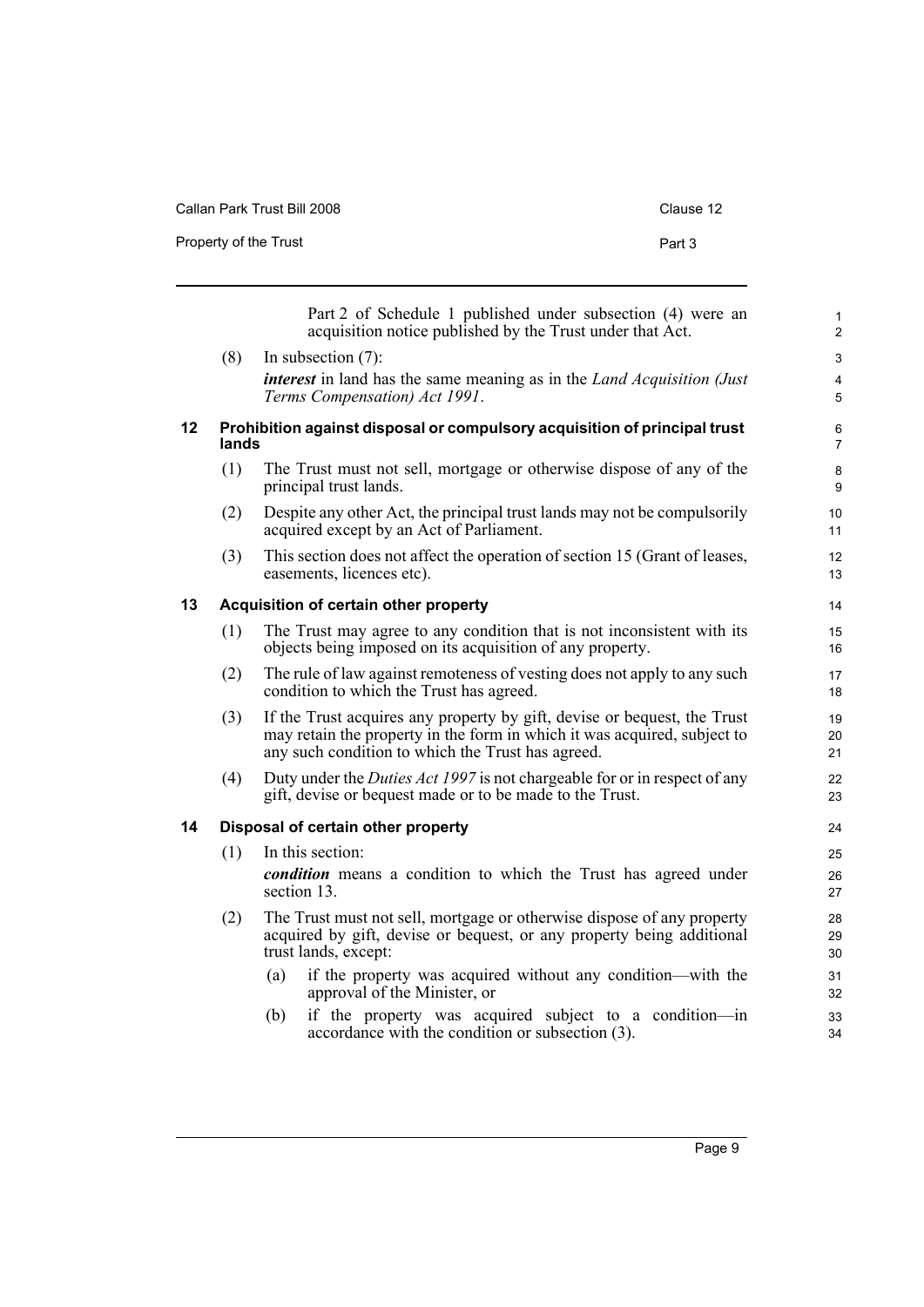## Clause 15 Callan Park Trust Bill 2008

Part 3 Property of the Trust

<span id="page-17-0"></span>

|    | (3) |     | If the Trust determines that any property that has been acquired by the<br>Trust subject to a condition is not required for the purposes of the Trust,<br>the Trust may (despite that condition), with the approval of the Minister:                                          | $\mathbf{1}$<br>$\mathbf{2}$<br>3 |
|----|-----|-----|-------------------------------------------------------------------------------------------------------------------------------------------------------------------------------------------------------------------------------------------------------------------------------|-----------------------------------|
|    |     |     |                                                                                                                                                                                                                                                                               |                                   |
|    |     | (a) | sell the property, or                                                                                                                                                                                                                                                         | 4                                 |
|    |     | (b) | exchange the property for other property, or                                                                                                                                                                                                                                  | 5                                 |
|    |     | (c) | give the property to any recreational, scientific or educational<br>institution, or                                                                                                                                                                                           | $\,6$<br>$\overline{7}$           |
|    |     | (d) | if the Trust is of the opinion that the property is of no commercial<br>value—dispose of the property without valuable consideration.                                                                                                                                         | 8<br>9                            |
| 15 |     |     | Grant of leases, easements, licences etc                                                                                                                                                                                                                                      | 10                                |
|    | (1) |     | The Trust may, with the approval of the Minister, grant:                                                                                                                                                                                                                      | 11                                |
|    |     | (a) | leases of parts of the Trust lands, or                                                                                                                                                                                                                                        | 12                                |
|    |     | (b) | easements through, on or in the Trust lands, or                                                                                                                                                                                                                               | 13                                |
|    |     | (c) | licences for the use of parts of the Trust lands.                                                                                                                                                                                                                             | 14                                |
|    | (2) |     | The term of any such lease or licence, including the term of any further<br>lease or licence that may be granted under an option for renewal of the<br>lease or licence, must not exceed 10 years.                                                                            | 15<br>16<br>17                    |
|    | (3) |     | However, subsection (2) does not prevent leases or licences being<br>granted for terms of, or successive terms totalling, more than 10 years if:                                                                                                                              | 18<br>19                          |
|    |     | (a) | a notice stating the name of the proposed lessee or licensee, the<br>main purpose of the proposed lease or licence and details of the<br>proposed term and any proposed optional terms, has been tabled<br>in each house of Parliament, and                                   | 20<br>21<br>22<br>23              |
|    |     | (b) | resolutions have been passed by each House confirming the<br>proposal for the term or terms, or no resolution has been passed<br>by either House disallowing the proposal for the term or terms<br>within 15 sitting days after the notice was tabled in that House.          | 24<br>25<br>26<br>27              |
|    | (4) |     | Despite subsection (2) the following leases are to be granted, as from<br>the commencement of this Act, under this section:                                                                                                                                                   | 28<br>29                          |
|    |     | (a) | a lease for a term of not less than 99 years, and at a nominal rent,<br>to facilitate the continued presence and operation on the Trust<br>lands of Rozelle Hospital and related facilities for the treatment<br>of mental illness,                                           | 30<br>31<br>32<br>33              |
|    |     | (b) | a lease to facilitate the continued presence and operation on the<br>trust lands of the Sydney College of Arts, being a lease on the<br>same terms under which the Sydney College of the Arts occupied<br>Trust lands immediately before the commencement of this<br>section. | 34<br>35<br>36<br>37<br>38        |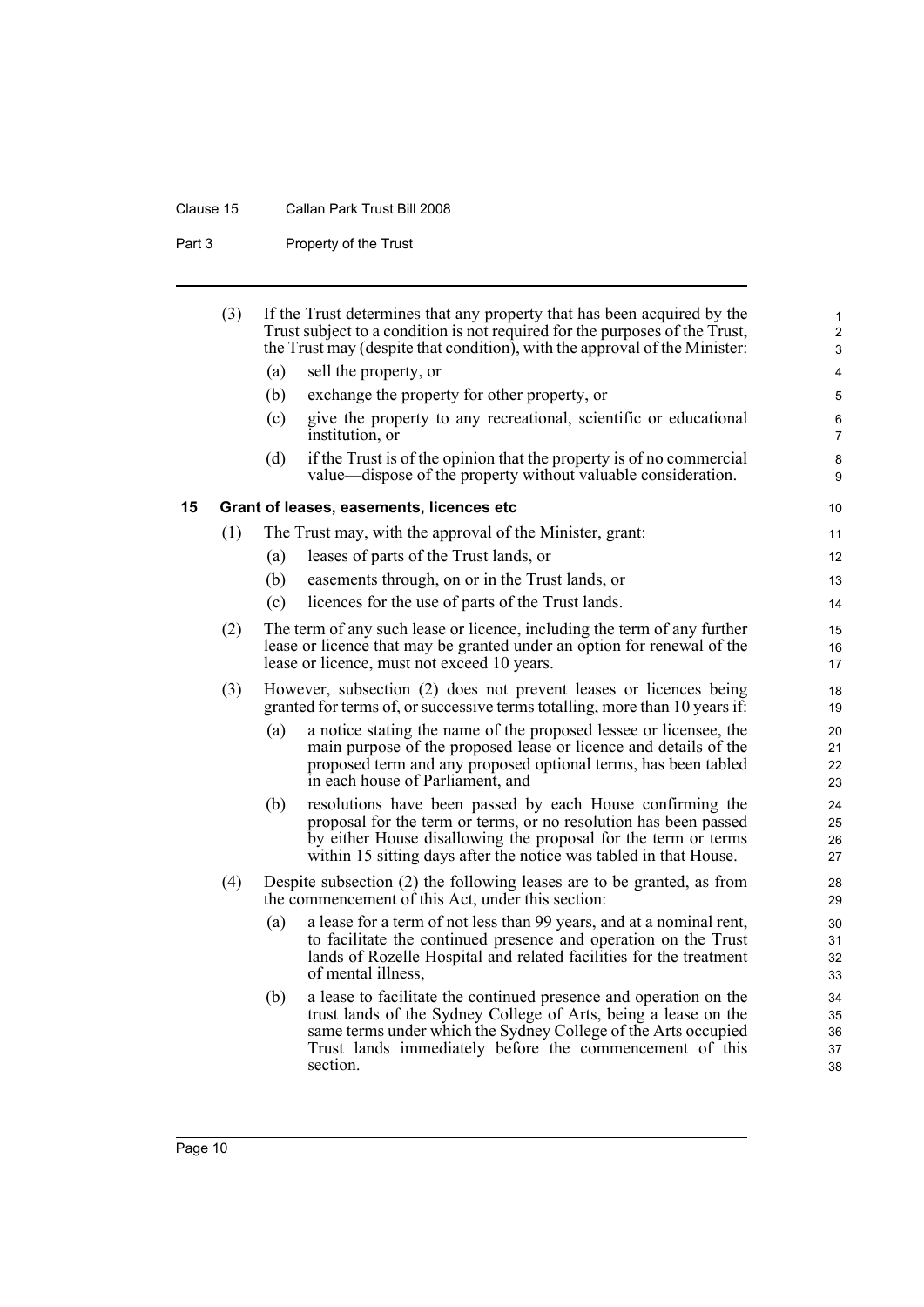| Callan Park Trust Bill 2008 | Clause 15 |
|-----------------------------|-----------|
| Property of the Trust       | Part 3    |
|                             |           |

| (5) | The Trust may, with the approval of the Minister, impose restrictions on    |
|-----|-----------------------------------------------------------------------------|
|     | the use of, or impose positive covenants on, Trust lands or other lands     |
|     | in accordance with section 88D or 88E of the <i>Conveyancing Act 1919</i> . |
|     |                                                                             |

(6) In this section, *easement* includes an easement without a dominant tenement referred to in section 88A of the *Conveyancing Act 1919*.

1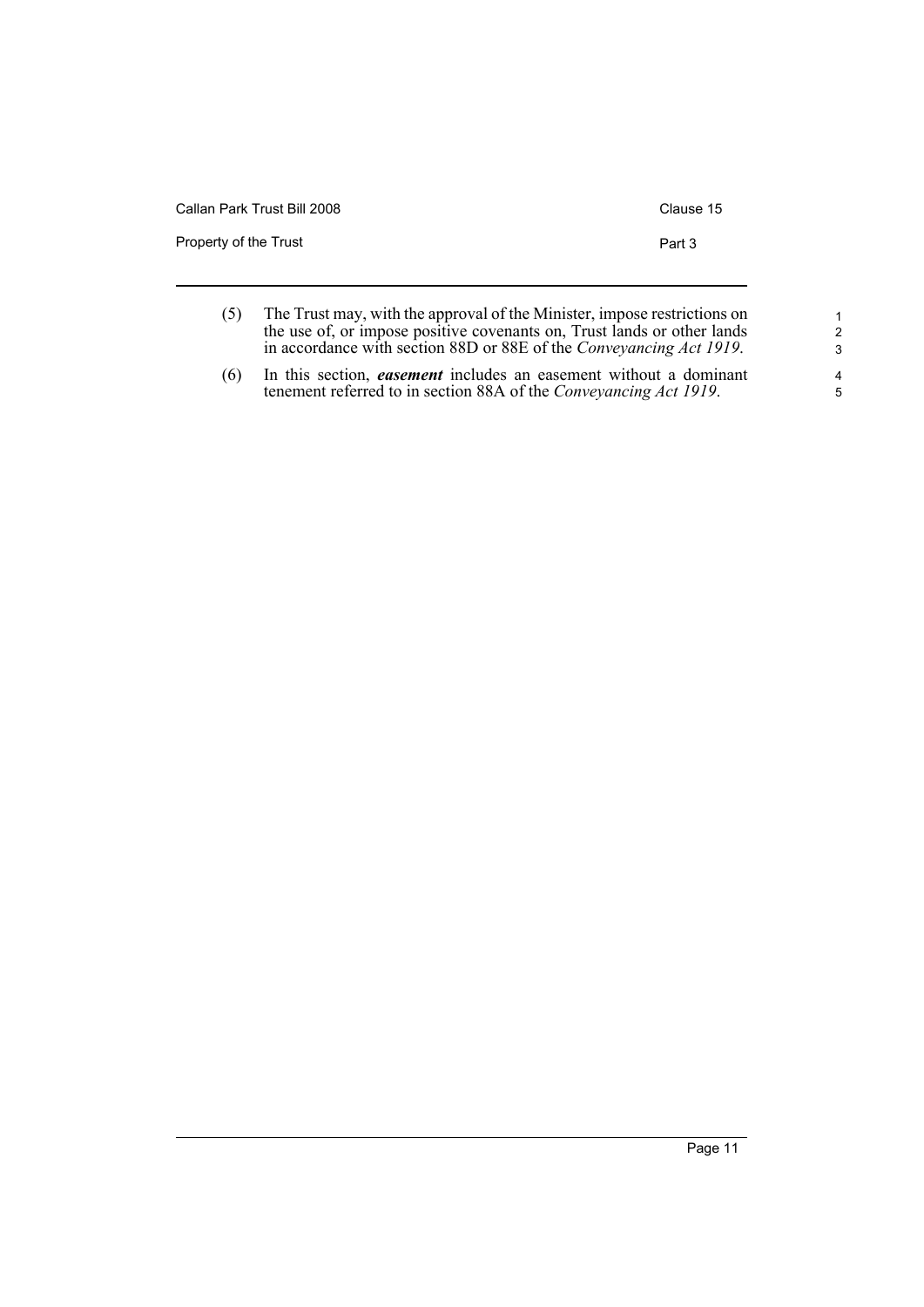### Clause 16 Callan Park Trust Bill 2008

Part 4 Plan of management

## <span id="page-19-0"></span>**Part 4 Plan of management**

<span id="page-19-4"></span><span id="page-19-3"></span><span id="page-19-2"></span><span id="page-19-1"></span>

| 16 |     | Preparation of initial and subsequent plans of management                                                                                                                                                                                  | $\overline{2}$                  |
|----|-----|--------------------------------------------------------------------------------------------------------------------------------------------------------------------------------------------------------------------------------------------|---------------------------------|
|    | (1) | Within 2 years f the commencement of this Act the Trust must prepare<br>and submit to the Minister for consideration an initial plan of<br>management for the Trust lands.                                                                 | 3<br>$\overline{4}$<br>5        |
|    | (2) | The plan of management must contain a detailed written scheme of the<br>operations proposed to be undertaken in or in relation to the Trust lands.                                                                                         | 6<br>$\overline{7}$             |
|    | (3) | If so directed by the Minister after adoption of a plan of management in<br>accordance with this Part, the Trust is, within a time specified by the<br>Minister, to prepare and submit to the Minister for consideration<br>proposals for: | 8<br>9<br>10 <sup>1</sup><br>11 |
|    |     | the amendment of the existing plan of management, or<br>(a)                                                                                                                                                                                | 12                              |
|    |     | (b)<br>a new plan of management to be substituted for the existing plan<br>of management.                                                                                                                                                  | 13<br>14                        |
|    | (4) | The Minister may:                                                                                                                                                                                                                          | 15                              |
|    |     | adopt, without alteration, proposals submitted under this section<br>(a)<br>or alter the proposals and adopt them as altered, or                                                                                                           | 16<br>17                        |
|    |     | return the proposals to the Trust for further consideration.<br>(b)                                                                                                                                                                        | 18                              |
| 17 |     | Consent of relevant local council required for plan of management                                                                                                                                                                          | 19                              |
|    |     | The Minister is not to adopt a plan of management unless the relevant<br>local council has given its consent to the plan of management.                                                                                                    | 20<br>21                        |
| 18 |     | Carrying out of plan of management                                                                                                                                                                                                         | 22                              |
|    | (1) | A plan of management adopted by the Minister is to be carried out and<br>given effect to by the Trust.                                                                                                                                     | 23<br>24                        |
|    | (2) | Nothing in this Part affects the operation of the <i>Local Government Act</i><br>1993 or the Environmental Planning and Assessment Act 1979.                                                                                               | 25<br>26                        |
| 19 |     | Plans of management required for all Trust land                                                                                                                                                                                            | 27                              |
|    |     | The Minister is to take such action as may be necessary under this Part<br>to ensure that all the land comprising Trust lands from time to time are<br>the subject of a plan or plans of management.                                       | 28<br>29<br>30                  |

1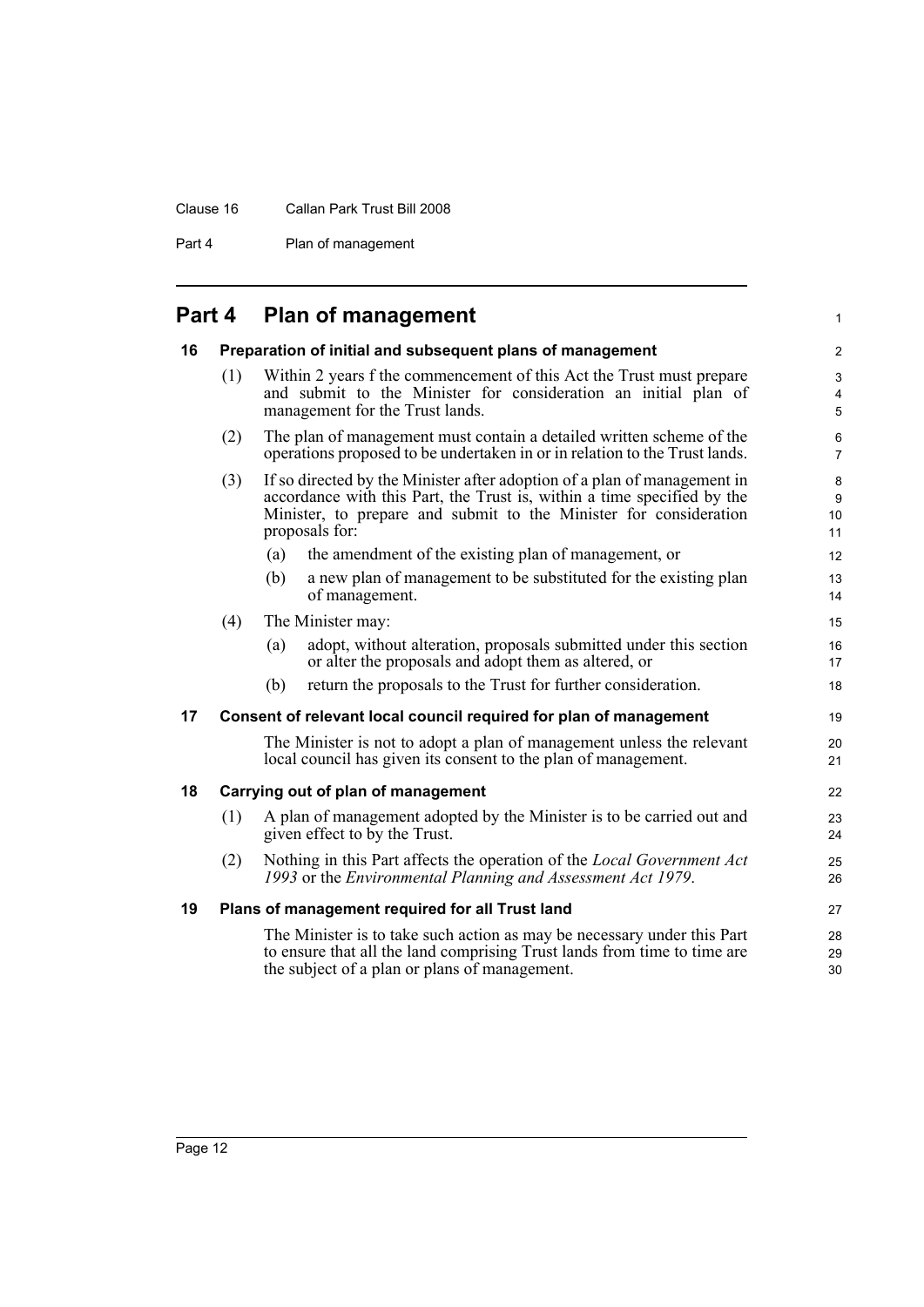Callan Park Trust Bill 2008 Clause 20

Administration **Part 5** 

1

## <span id="page-20-0"></span>**Part 5 Administration**

### <span id="page-20-1"></span>**20 Director**

- (1) The Director is responsible for the administration and management of the Trust lands and any services provided in conjunction with the Trust lands.
- (2) The Director is, in the exercise of the Director's functions under this Act, subject to the control and direction of the Trust.

#### <span id="page-20-2"></span>**21 Delegation by Trust**

The Trust may delegate to the Director, a trustee or a member of staff the exercise of any of the Trust's functions under this Act or the regulations, other than this power of delegation.

#### <span id="page-20-3"></span>**22 Endowment**

- (1) There is to be paid by the Treasurer to the Trust an annual endowment of such amount as Parliament approves, for the purpose of providing a statutory fund to be applied by the Trust towards:
	- (a) the remuneration, if any, to be paid to trustees, and
	- (b) other expenditure incurred by the Trust, and
	- (c) general operating expenses, including those related to the maintenance of the Trust lands or other property of the Trust.
- (2) The annual endowment referred to in this section is to be paid by such instalments as the Treasurer thinks fit.
- (3) Any money payable by the Treasurer under this section is to be paid out of money provided by Parliament.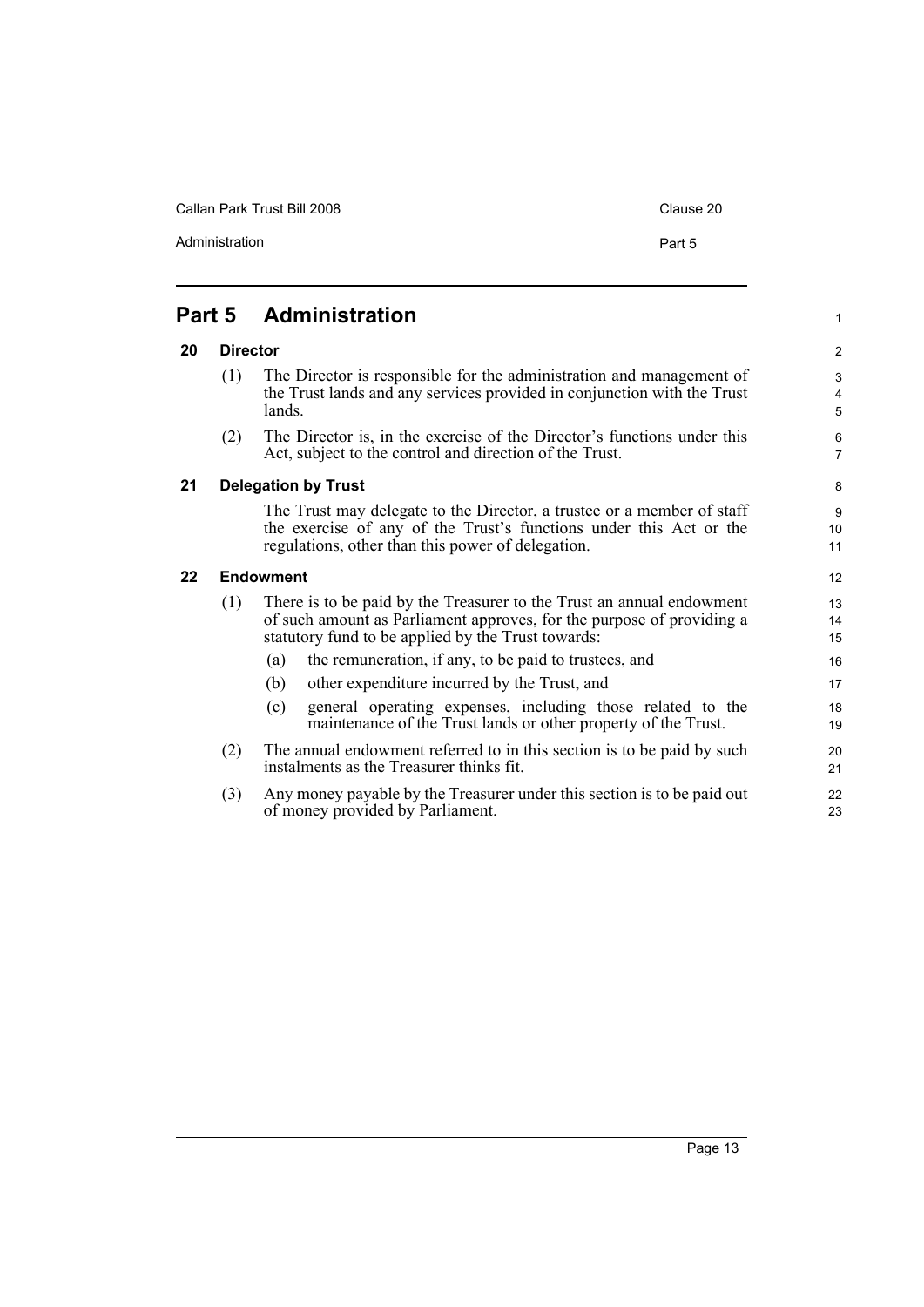#### Clause 23 Callan Park Trust Bill 2008

Part 6 Miscellaneous

<span id="page-21-3"></span><span id="page-21-2"></span><span id="page-21-1"></span><span id="page-21-0"></span>

|    | Part 6 | <b>Miscellaneous</b>                                                                                                                                                                                                                                                                                                                          |
|----|--------|-----------------------------------------------------------------------------------------------------------------------------------------------------------------------------------------------------------------------------------------------------------------------------------------------------------------------------------------------|
| 23 |        | <b>Annual report</b>                                                                                                                                                                                                                                                                                                                          |
|    |        | The annual report prepared by the Trust is to specify the uses to which<br>the Trust lands have been put during the financial year to which the<br>annual report relates.                                                                                                                                                                     |
| 24 |        | Requirement to state name and address                                                                                                                                                                                                                                                                                                         |
|    | (1)    | An authorised officer who reasonably suspects a person of having<br>committed an offence under this Act or the regulations may require the<br>person to state the person's full name and residential address.                                                                                                                                 |
|    | (2)    | An authorised officer may require the driver of a vehicle on the Trust<br>lands to produce the driver's driver licence and to state the person's full<br>name and residential address.                                                                                                                                                        |
|    | (3)    | A person must not:                                                                                                                                                                                                                                                                                                                            |
|    |        | fail to comply with a requirement under this section, or<br>(a)                                                                                                                                                                                                                                                                               |
|    |        | in purported compliance with a requirement under this section,<br>(b)<br>state a name that is not the person's name or an address that is not<br>the person's address.                                                                                                                                                                        |
|    |        | Maximum penalty: 10 penalty units.                                                                                                                                                                                                                                                                                                            |
|    | (4)    | A person is not guilty of an offence under this section unless it is<br>established that the authorised officer warned the person that a failure<br>to comply with the requirement is an offence.                                                                                                                                             |
| 25 |        | Requirement for owner of vehicle and others to give information                                                                                                                                                                                                                                                                               |
|    | (1)    | If the driver of a vehicle is alleged to have committed an offence under<br>this Act or the regulations:                                                                                                                                                                                                                                      |
|    |        | the owner of the vehicle or the person having custody of the<br>(a)<br>vehicle must, when required to do so by an authorised officer,<br>immediately give information (which must, if so required, be<br>given in the form of a written statement signed by that owner or<br>person) as to the name and residential address of the driver, or |
|    |        | any other person must, if required to do so by an authorised<br>(b)<br>officer, give any information that it is in the person's power to<br>give and that may lead to the identification of the driver.                                                                                                                                       |
|    |        | Maximum penalty: 10 penalty units.                                                                                                                                                                                                                                                                                                            |
|    | (2)    | It is a defence to a prosecution for an offence under subsection $(1)$ $(a)$ if<br>the defendant satisfies the court that the defendant did not know and<br>could not with reasonable diligence have ascertained the driver's name<br>or residential address.                                                                                 |

1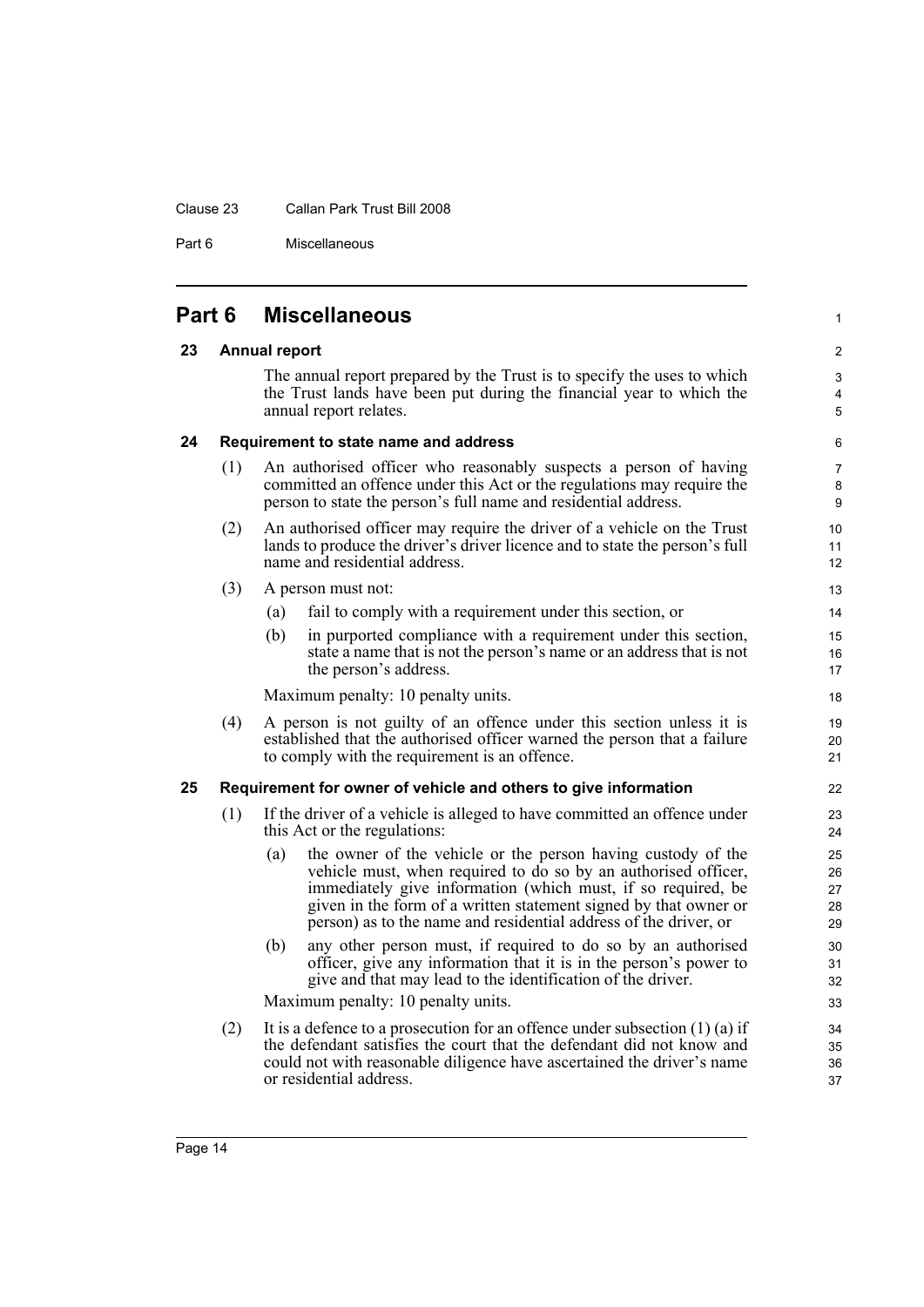Callan Park Trust Bill 2008 Callan Park Trust Bill 2008

- Miscellaneous **Part 6** 
	- (3) A written statement purporting to be given under subsection (1) (a) and to contain particulars of the name and residential address of the driver of a vehicle at the time of commission of an alleged offence under this Act or the regulations that is produced in any court in proceedings against the person named in the statement as the driver for such an offence is evidence without proof of signature that the person was the driver of the vehicle at the time of the alleged offence if the person does not appear before the court.

(4) In this section and section 26: *owner* of a vehicle includes the responsible person for the vehicle within the meaning of the *Road Transport (General) Act 2005*.

#### <span id="page-22-0"></span>**26 Liability of vehicle owner for parking offences**

- (1) If a parking offence occurs in relation to any vehicle, the person who at the time of the occurrence of the offence is the owner of the vehicle is, by virtue of this section, guilty of an offence under the regulation concerned as if the person were the actual offender guilty of the parking offence unless:
	- (a) in any case where the offence is dealt with under section 27, the person satisfies an authorised officer described in the notice served under that section that the vehicle was at the relevant time a stolen vehicle or a vehicle illegally taken or used, or
	- (b) in any other case, the court is satisfied that the vehicle was at the relevant time a stolen vehicle or a vehicle illegally taken or used.
- (2) Nothing in this section affects the liability of the actual offender but where a penalty has been imposed on or recovered from any person in relation to a parking offence no further penalty may be imposed on or recovered from any other person in relation to that offence.
- (3) Despite subsection (1), an owner of a vehicle is not, by virtue of that subsection, guilty of an offence if:
	- (a) in any case where the offence is dealt with under section 27, the person:
		- (i) within 21 days after service on the person of a notice under that section alleging that the person is guilty of the offence, supplies by statutory declaration to an authorised officer described in the notice the name and address of the person who was in charge of the vehicle at all relevant times relating to the offence, or
		- (ii) satisfies such an authorised officer that the person did not know and could not with reasonable diligence have ascertained that name and address, or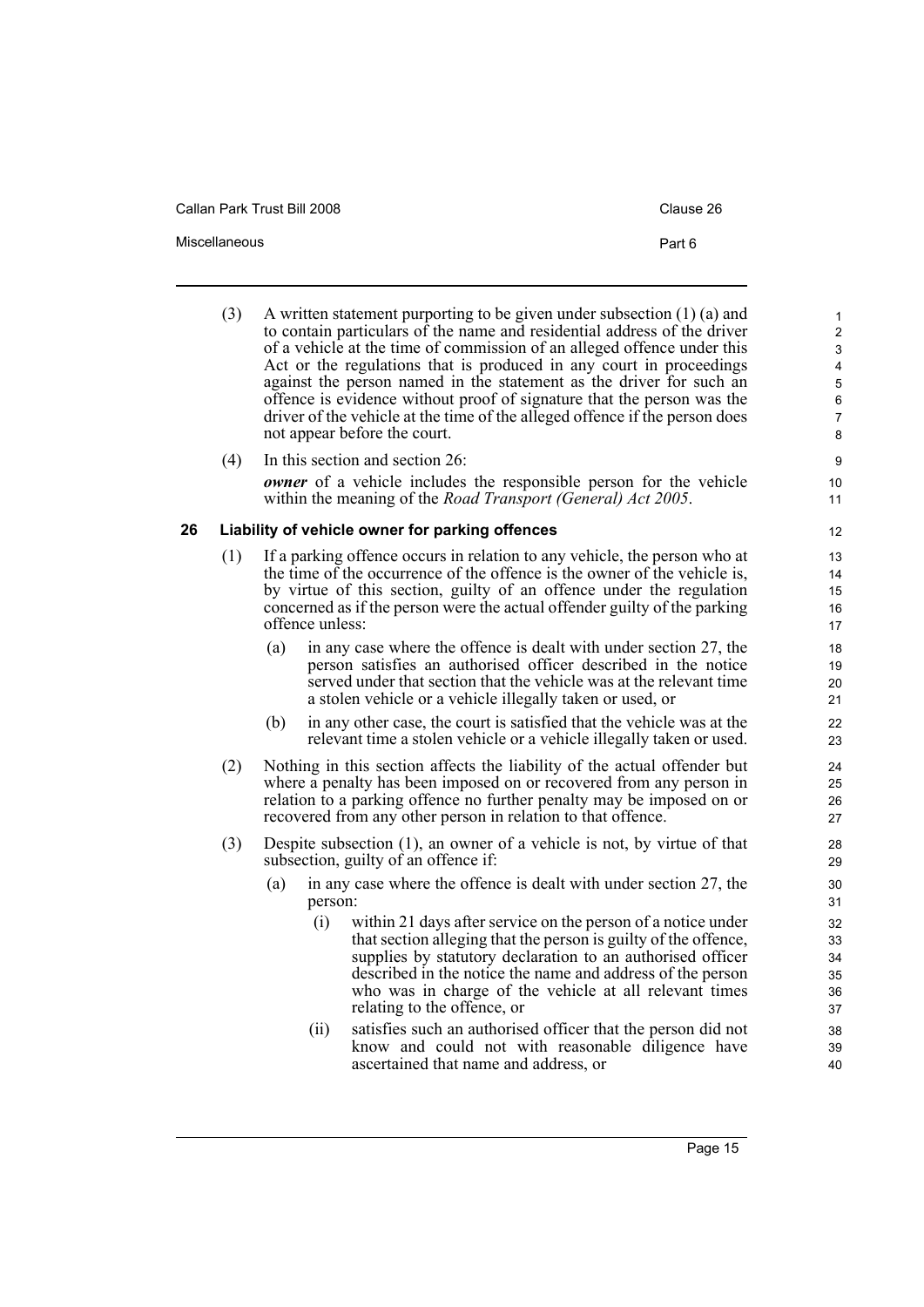#### Clause 27 Callan Park Trust Bill 2008

Part 6 Miscellaneous

(b) in any other case, the person:

(i) within 21 days after service on the person of a court attendance notice in respect of the offence, supplies by statutory declaration to the informant the name and address of the person who was in charge of the vehicle at all relevant times relating to the offence, or

- (ii) satisfies the court that the person did not know and could not with reasonable diligence have ascertained that name and address.
- (4) A statutory declaration under subsection (3) if produced in any proceedings against the person named in it and in relation to the offence in respect of which the statutory declaration was supplied is evidence that that person was in charge of vehicle at all relevant times relating to that offence.
- (5) A statutory declaration that relates to more than one offence is taken not to be a statutory declaration under, or for the purposes of, subsection (3).
- (6) In this section:

*parking offence* means any offence of parking a vehicle in contravention of the regulations.

#### <span id="page-23-0"></span>**27 Penalty notices for certain offences**

- (1) An authorised officer may serve a penalty notice on a person if it appears to the officer that the person has committed, or by virtue of section 26 is guilty of, an offence under this Act or the regulations, being an offence prescribed by the regulations.
- (2) A penalty notice is a notice to the effect that, if the person served does not wish to have the matter dealt with by a court, the person may pay, within the time and to the person specified in the notice, the amount of penalty prescribed by the regulations for the offence if dealt with under this section.
- (3) Any such notice:
	- (a) may be served personally or by post, or
	- (b) if it relates to an offence of which the owner of a vehicle is guilty by virtue of section 26, may be addressed to the owner without naming the owner or stating the address of the owner and may be served by leaving it on or attaching it to the vehicle.
- (4) If the amount of any penalty prescribed for an alleged offence is paid in accordance with this section, no person is liable to any further proceedings for the alleged offence.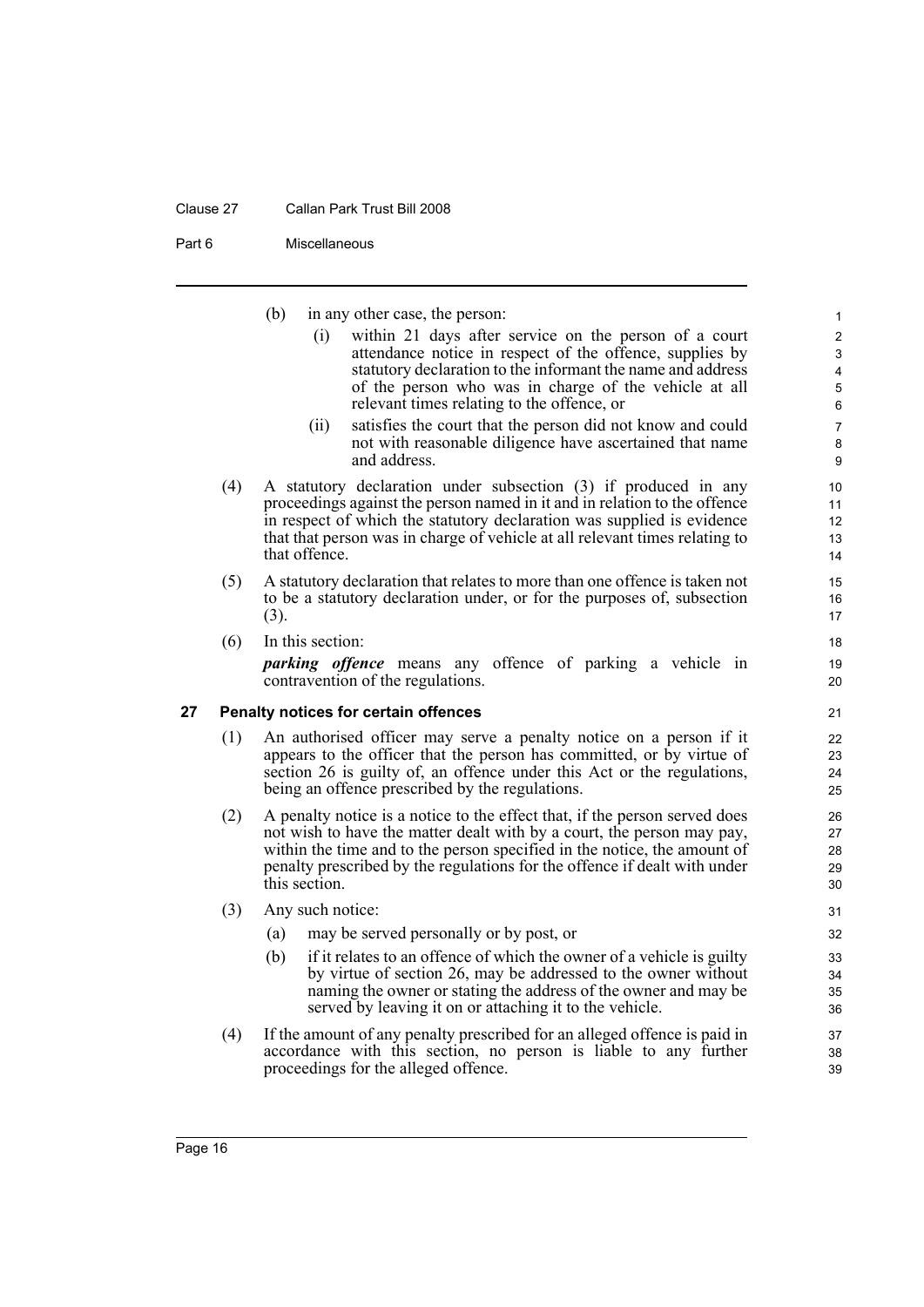| Clause 28 |  |
|-----------|--|
|-----------|--|

<span id="page-24-2"></span><span id="page-24-1"></span><span id="page-24-0"></span>

|    | (5) |     | Payment of a penalty in accordance with this section is not to be<br>regarded as an admission of liability for the purposes of, nor in any way<br>as affecting or prejudicing any civil claim, action or proceeding arising<br>out of the same occurrence.                                                                                       | $\mathbf{1}$<br>$\overline{2}$<br>3<br>$\overline{4}$ |
|----|-----|-----|--------------------------------------------------------------------------------------------------------------------------------------------------------------------------------------------------------------------------------------------------------------------------------------------------------------------------------------------------|-------------------------------------------------------|
|    | (6) |     | The regulations may:                                                                                                                                                                                                                                                                                                                             | 5                                                     |
|    |     | (a) | prescribe an offence for the purposes of this section by specifying<br>the offence or by referring to the provision creating the offence,<br>and                                                                                                                                                                                                 | 6<br>$\overline{7}$<br>8                              |
|    |     | (b) | prescribe the amount of penalty payable for the offence if dealt<br>with in accordance with this section, and                                                                                                                                                                                                                                    | 9<br>10                                               |
|    |     | (c) | prescribe different amounts of penalties for different offences or<br>classes of offences.                                                                                                                                                                                                                                                       | 11<br>12                                              |
|    | (7) |     | The amount of a penalty prescribed under this section for an offence<br>must not exceed the maximum amount of penalty which could be<br>imposed for the offence by a court.                                                                                                                                                                      | 13<br>14<br>15                                        |
|    | (8) |     | This section does not limit the operation of any other provision of, or<br>made under, this or any other Act relating to proceedings which may be<br>taken in respect of offences.                                                                                                                                                               | 16<br>17<br>18                                        |
| 28 |     |     | Proof of certain matters not required                                                                                                                                                                                                                                                                                                            | 19                                                    |
|    |     |     | In any legal proceedings, proof is not required (until evidence is given<br>to the contrary) of:                                                                                                                                                                                                                                                 | 20<br>21                                              |
|    |     | (a) | the constitution of the Trust, or                                                                                                                                                                                                                                                                                                                | 22                                                    |
|    |     | (b) | any resolution of the Trust, or                                                                                                                                                                                                                                                                                                                  | 23                                                    |
|    |     | (c) | the appointment of, or the holding of office by, any trustee, or                                                                                                                                                                                                                                                                                 | 24                                                    |
|    |     | (d) | the presence of a quorum at any meeting of the Trust.                                                                                                                                                                                                                                                                                            | 25                                                    |
| 29 |     |     | <b>Proceedings for offences</b>                                                                                                                                                                                                                                                                                                                  | 26                                                    |
|    | (1) |     | Proceedings for an offence under this Act or the regulations are to be<br>dealt with summarily before the Local Court.                                                                                                                                                                                                                           | 27<br>28                                              |
|    | (2) |     | Any such proceedings may be commenced within but not later than<br>12 months after the date on which the offence is alleged to have been<br>committed.                                                                                                                                                                                           | 29<br>30<br>31                                        |
| 30 |     |     | <b>Offences by corporations</b>                                                                                                                                                                                                                                                                                                                  | 32                                                    |
|    | (1) |     | If a corporation contravenes, whether by act or omission, any provision<br>of this Act or the regulations, each person who is a director of the<br>corporation or who is concerned in the management of the corporation<br>is taken to have contravened the same provision if the person knowingly<br>authorised or permitted the contravention. | 33<br>34<br>35<br>36<br>37                            |

Miscellaneous **Part 6**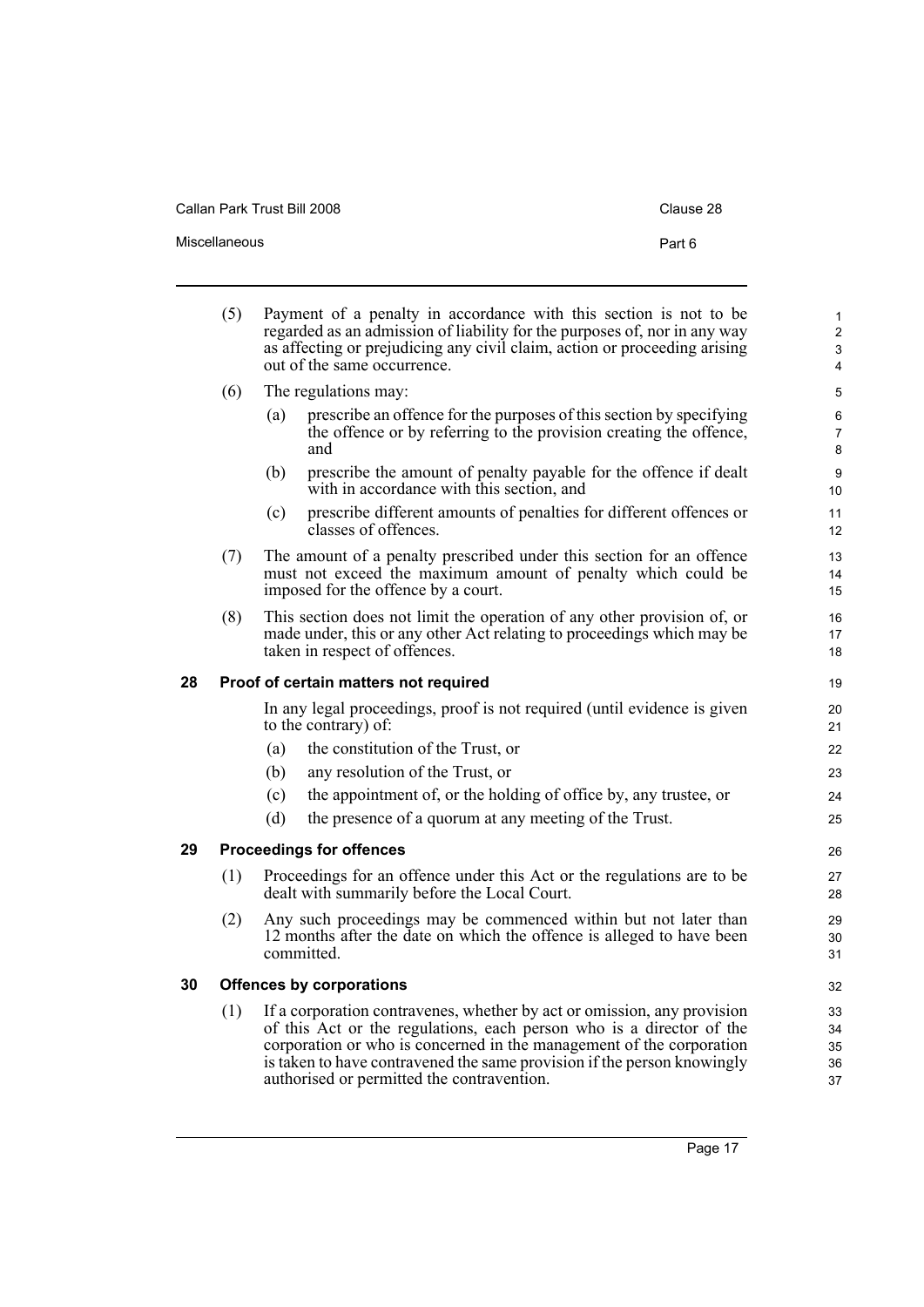#### Clause 31 Callan Park Trust Bill 2008

Part 6 Miscellaneous

(2) A person may be proceeded against and convicted under a provision pursuant to subsection (1) whether or not the corporation has been proceeded against or has been convicted under the provision.

(3) Nothing in this section affects any liability imposed on a corporation for an offence committed by the corporation under this Act or the regulations.

#### <span id="page-25-0"></span>**31 Compensation**

- (1) If any person is convicted of an offence under this Act or the regulations and the court before whom the person was convicted is satisfied that the commission of the offence caused or resulted in loss or damage to the Trust lands or other property of the Trust, the court may order payment to the Trust of such sum as the court thinks fit by way of compensation for that loss or damage.
- (2) The court may make such an order whether or not it imposes a penalty for the offence.
- (3) An order made by a court under section 10 of the *Crimes (Sentencing Procedure) Act 1999* in any proceedings for an offence under this Act or the regulations operates for the purposes of subsection (1) as a conviction for the offence.

#### <span id="page-25-1"></span>**32 Recovery**

Any charge, fee or money owing to the Trust may be recovered as a debt due in a court of competent jurisdiction.

#### <span id="page-25-2"></span>**33 Regulations**

- (1) The Governor may make regulations, not inconsistent with this Act, for or with respect to any matter that by this Act is required or permitted to be prescribed or that is necessary or convenient to be prescribed for carrying out or giving effect to this Act.
- (2) In particular, regulations may be made for or with respect to the following:
	- (a) the use and enjoyment of the Trust lands,
	- (b) the care, control and management of the Trust lands,
	- (c) the determination and payment of fees for:
		- (i) the use of the playing fields situated within the Trust lands, and
		- (ii) filming or photographing within the Trust lands for the purposes of cinema or television productions or commercial use, and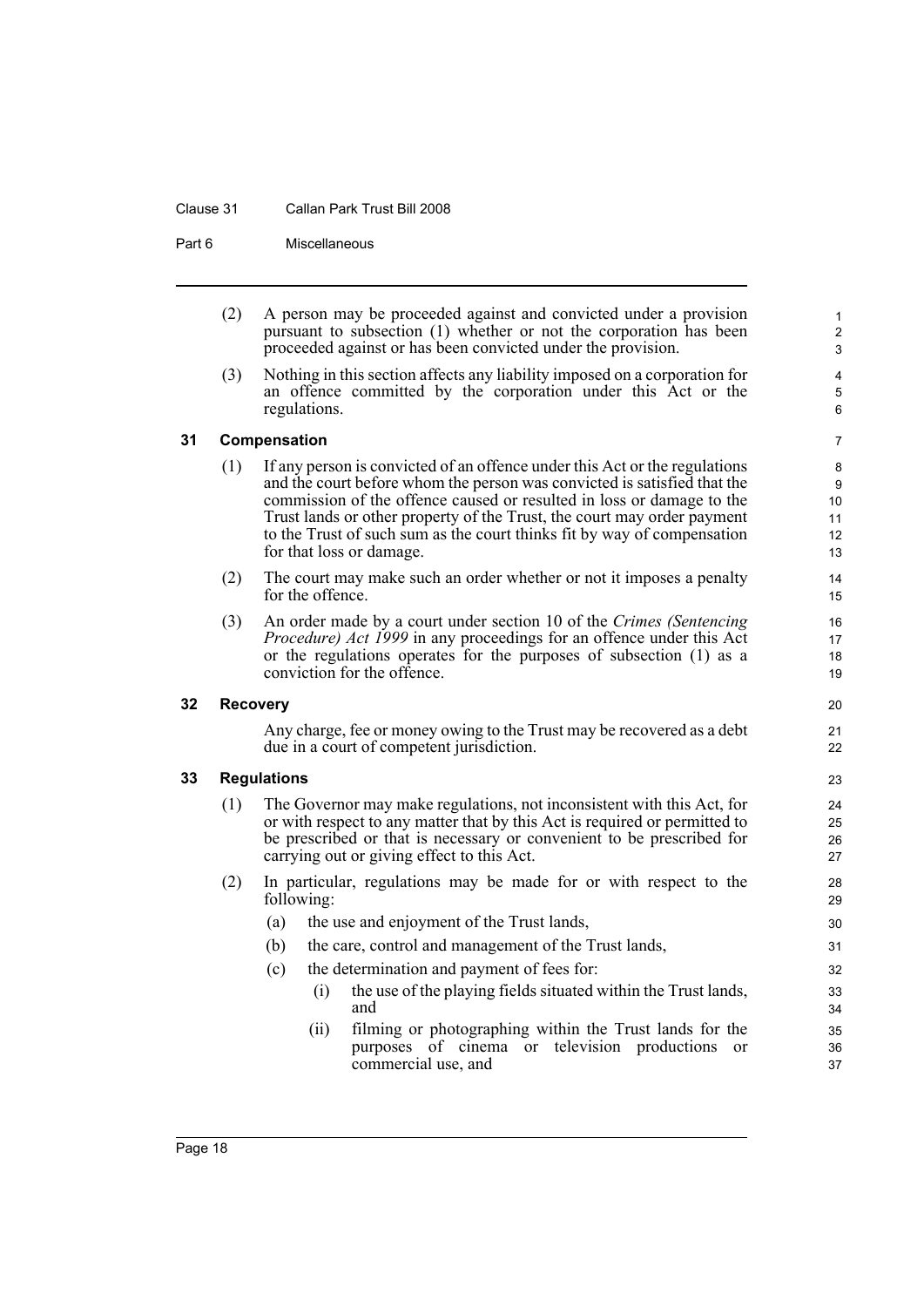Callan Park Trust Bill 2008 Clause 34

Miscellaneous **Part 6** 

<span id="page-26-0"></span>

|    |     | the use or purchase of any written or other material that is<br>(111)<br>the property of the Trust, and | $\mathbf{1}$<br>2   |
|----|-----|---------------------------------------------------------------------------------------------------------|---------------------|
|    |     | such other articles or services as the Trust may provide,<br>(1V)                                       | 3                   |
|    |     | the meetings of the Trust,<br>(d)                                                                       | $\overline{4}$      |
|    |     | the committees of the Trust,<br>(e)                                                                     | 5                   |
|    |     | the election of a trustee by persons employed on the Trust lands.<br>(f)                                | 6                   |
|    | (3) | A regulation may create an offence punishable by a penalty not<br>exceeding 10 penalty units.           | $\overline{7}$<br>8 |
|    | (4) | In this section, a reference to the Trust lands includes a reference to any<br>part of the Trust lands. | 9<br>10             |
| 34 |     | <b>Amendment of other Acts and regulations</b>                                                          | 11                  |
|    |     | Each Act and regulation specified in Schedule 4 is amended as set out<br>in that Schedule.              | 12<br>13            |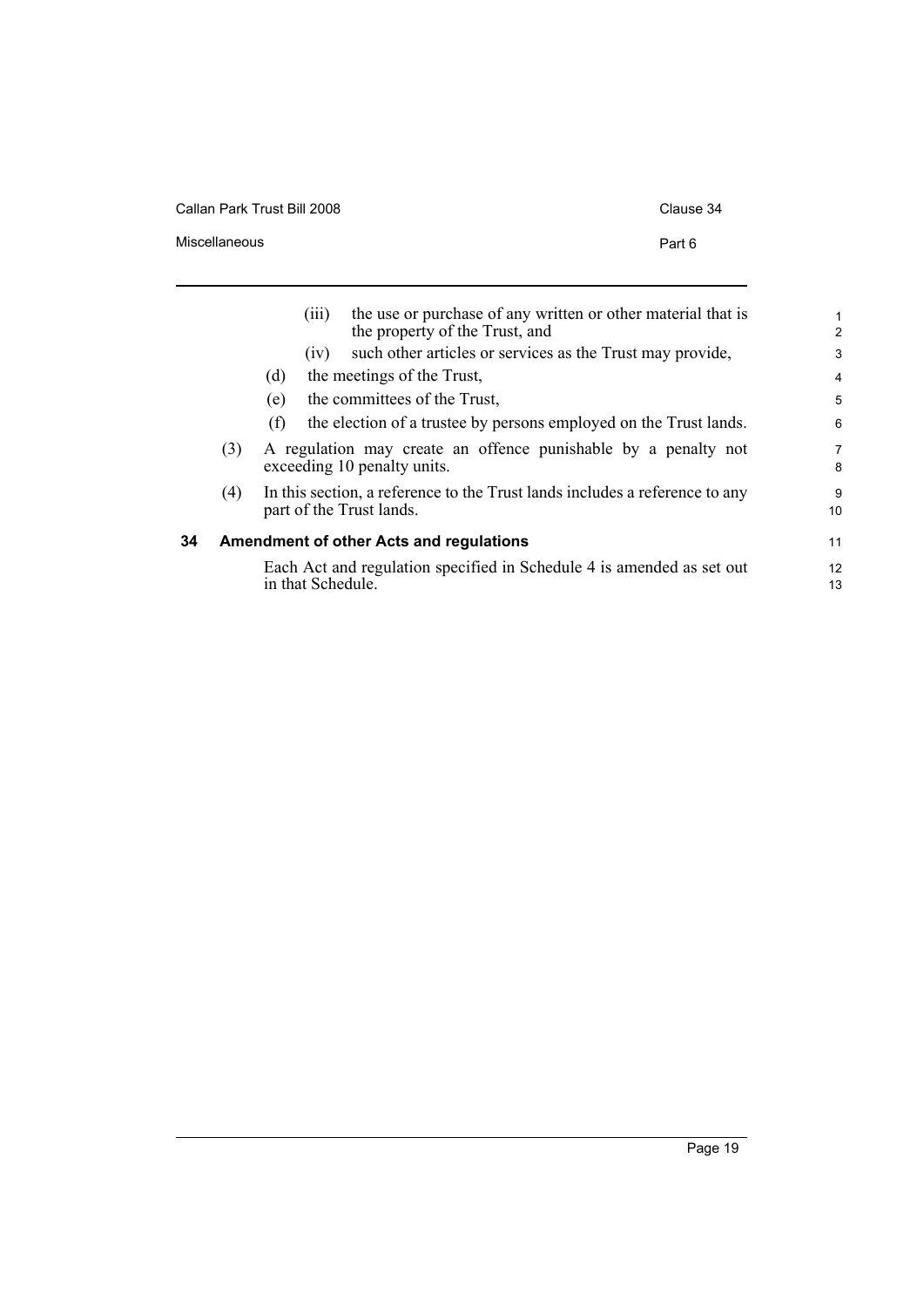Schedule 1 Land vested in the Trust

<span id="page-27-0"></span>

| <b>Schedule 1</b> | <b>Land vested in the Trust</b>                                                                                                                             |                     |
|-------------------|-------------------------------------------------------------------------------------------------------------------------------------------------------------|---------------------|
|                   | (Sections 3 and 11)                                                                                                                                         | $\mathcal{P}$       |
| Part 1            | Description of principal trust lands                                                                                                                        | 3                   |
|                   | All that piece or parcel of land situated at Rozelle comprised in Lot 1, Deposited Plan<br>807747, including all structures that are fixtures on that land. | $\overline{4}$<br>5 |
|                   | Part 2 Interests etc discharged                                                                                                                             | 6                   |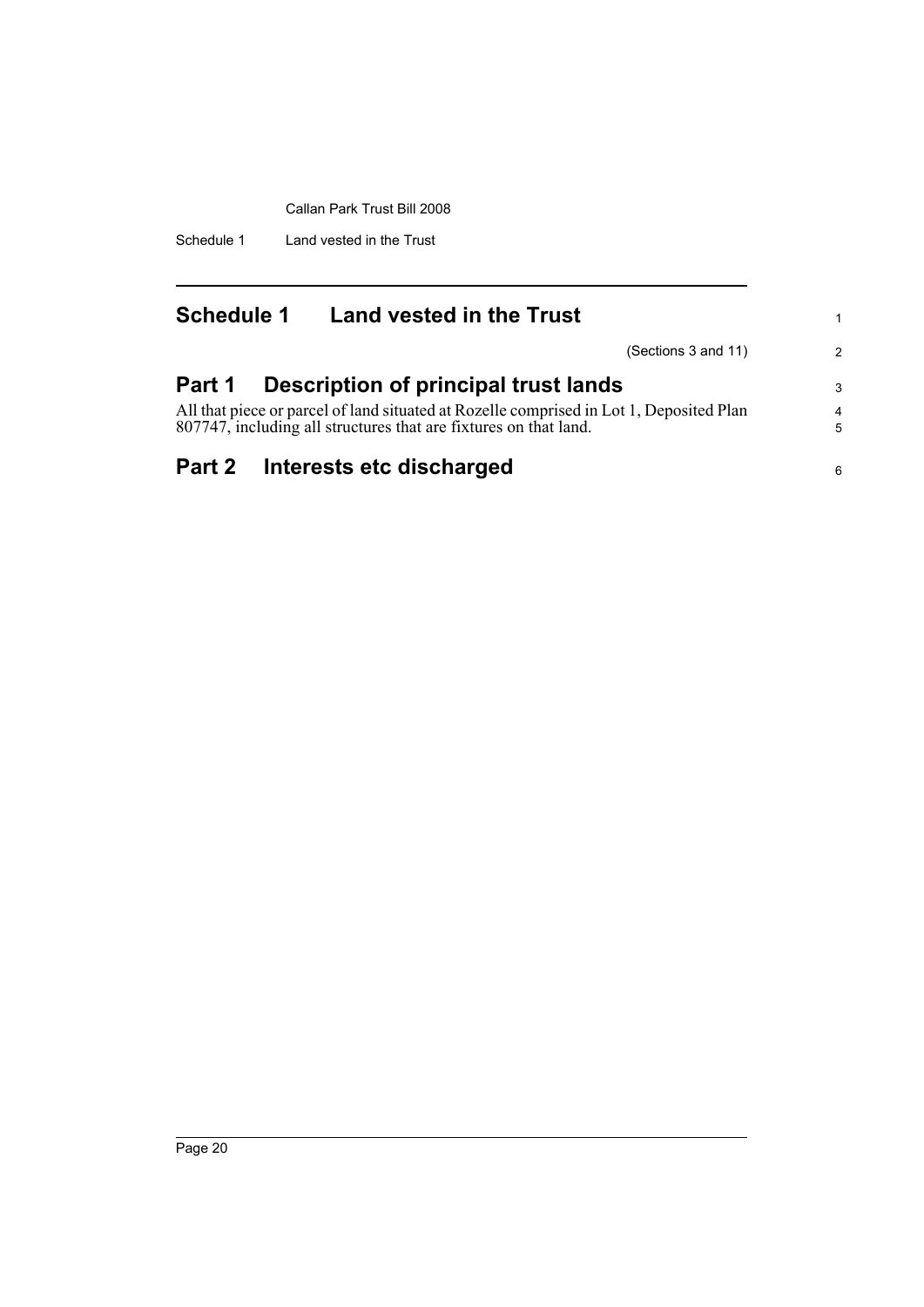Provisions relating to the trustees Schedule 2 and 2 and 2 and 2 and 2 and 2 and 2 and 2 and 2 and 2 and 2 and 2 and 2 and 2 and 2 and 2 and 2 and 2 and 2 and 2 and 2 and 2 and 2 and 2 and 2 and 2 and 2 and 2 and 2 and 2 a

#### <span id="page-28-0"></span>**Schedule 2 Provisions relating to the trustees** (Section 5 (5)) **1 Chairperson and Deputy Chairperson** (1) The trustees are to appoint one of their number to be the Chairperson and another of their number to be the Deputy Chairperson of the Trust. (2) The Chairperson or Deputy Chairperson holds that office, subject to this clause, for a term specified by the Trust (but not exceeding 3 years), but is eligible for re-appointment if otherwise qualified. (3) In the absence of the Chairperson, or at the request of the Chairperson, the Deputy Chairperson may, if available, act in the place of the Chairperson. (4) While acting in the place of the Chairperson, the Deputy Chairperson has all the functions of the Chairperson and is taken to be the Chairperson. (5) The Chairperson or Deputy Chairperson vacates office as Chairperson or Deputy Chairperson if the person: (a) is removed from office by the Trust, or (b) resigns that office by instrument in writing addressed to the Trust, or (c) completes a term of office as Chairperson or Deputy Chairperson and is not re-appointed, or (d) ceases to be a trustee. (6) The Trust may at any time, by notice in writing, remove the Chairperson or Deputy Chairperson from office as Chairperson or Deputy Chairperson. (7) For the purposes of this clause, a trustee is not to be considered to have ceased to be a trustee by reason only of the term of office of the trustee as a trustee having expired if the trustee is re-appointed by the Governor as a trustee, or re-elected as a trustee, for a term commencing immediately after the date on which the term of office of the trustee expires. **2 Acting trustees and acting Chairperson** (1) The Minister may, from time to time, appoint a person to act in the office of a trustee during the illness or absence of the trustee, and the person, while so acting, has and may exercise all the functions of the trustee and is taken to be a trustee. 1  $\overline{2}$ 3 4 5 6 7 8 9 10 11 12 13 14 15 16 17 18 19  $20$ 21 22 23 24 25 26 27 28 29 30 31 32 33 34 35 36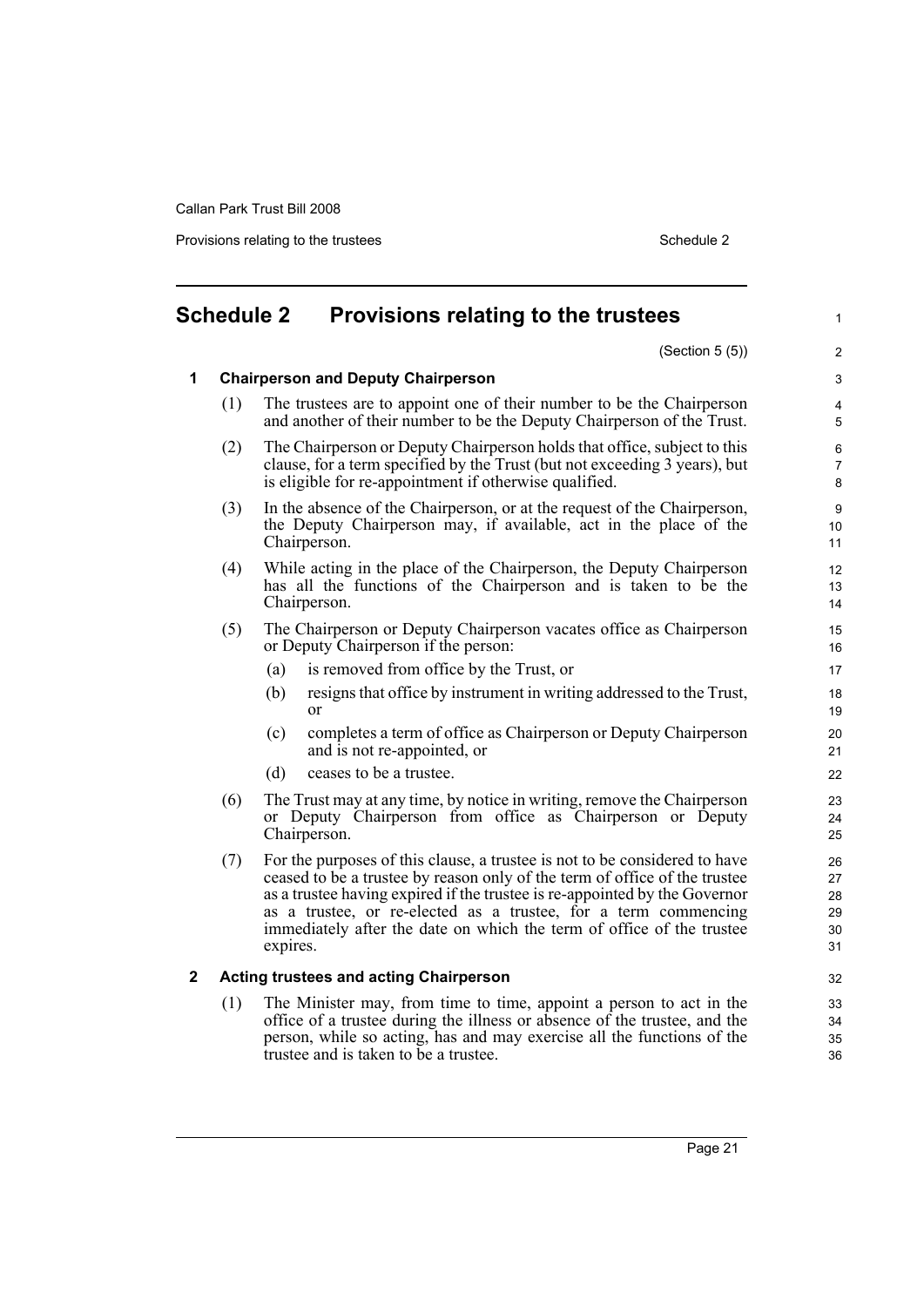Schedule 2 Provisions relating to the trustees

|   | (2) |                       | The Minister may, from time to time, appoint a trustee to act in the<br>office of Chairperson during the illness or absence of the Chairperson,<br>and the trustee, while so acting, has and may exercise all the functions<br>of the Chairperson and is taken to be the Chairperson. | $\mathbf{1}$<br>$\overline{c}$<br>3<br>$\overline{4}$ |
|---|-----|-----------------------|---------------------------------------------------------------------------------------------------------------------------------------------------------------------------------------------------------------------------------------------------------------------------------------|-------------------------------------------------------|
|   | (3) |                       | The Minister may remove any person from any office to which the<br>person was appointed under this clause.                                                                                                                                                                            | 5<br>6                                                |
|   | (4) |                       | A person while acting in the office of a trustee is entitled to be paid such<br>remuneration (including travelling and subsistence allowances) as the<br>Minister may from time to time determine in respect of the person.                                                           | $\overline{7}$<br>8<br>9                              |
|   | (5) |                       | For the purposes of this clause, a vacancy in the office of trustee or the<br>Chairperson is taken to be an absence from office of the trustee or<br>Chairperson, as the case may be.                                                                                                 | 10<br>11<br>12                                        |
| 3 |     | <b>Term of office</b> |                                                                                                                                                                                                                                                                                       | 13                                                    |
|   | (1) |                       | Subject to this Schedule, a trustee holds office:                                                                                                                                                                                                                                     | 14                                                    |
|   |     | (a)                   | if the trustee has been appointed—for such period (not exceeding<br>3 years) as is specified in the trustee's instrument of appointment,<br><sub>or</sub>                                                                                                                             | 15<br>16<br>17                                        |
|   |     | (b)                   | if the trustee has been elected—for a term of 3 years.                                                                                                                                                                                                                                | 18                                                    |
|   | (2) |                       | Trustees are eligible (if otherwise qualified) for re-appointment or<br>re-election.                                                                                                                                                                                                  | 19<br>20                                              |
| 4 |     | Remuneration          |                                                                                                                                                                                                                                                                                       | 21                                                    |
|   | (1) |                       | A trustee is entitled to be paid such remuneration (including travelling<br>and subsistence allowances) as the Minister may from time to time<br>determine in respect of the trustee.                                                                                                 | 22<br>23<br>24                                        |
|   | (2) |                       | In this clause:                                                                                                                                                                                                                                                                       | 25                                                    |
|   |     |                       | <i>trustee</i> includes any member of a committee of the Trust.                                                                                                                                                                                                                       | 26                                                    |
| 5 |     |                       | Vacancy in office of trustee                                                                                                                                                                                                                                                          | 27                                                    |
|   | (1) |                       | The office of a trustee becomes vacant if the trustee:                                                                                                                                                                                                                                | 28                                                    |
|   |     | (a)                   | dies, or                                                                                                                                                                                                                                                                              | 29                                                    |
|   |     | (b)                   | completes a term of office and is not re-appointed or re-elected,<br><sub>or</sub>                                                                                                                                                                                                    | 30<br>31                                              |
|   |     | (c)                   | resigns the office by instrument in writing addressed to the Trust,<br>$\alpha$                                                                                                                                                                                                       | 32<br>33                                              |
|   |     | (d)                   | is removed from office by the Governor under this clause, or                                                                                                                                                                                                                          | 34                                                    |
|   |     | (e)                   | is absent from 4 consecutive meetings of the Trust of which<br>reasonable notice has been given to the trustee personally or by                                                                                                                                                       | 35<br>36                                              |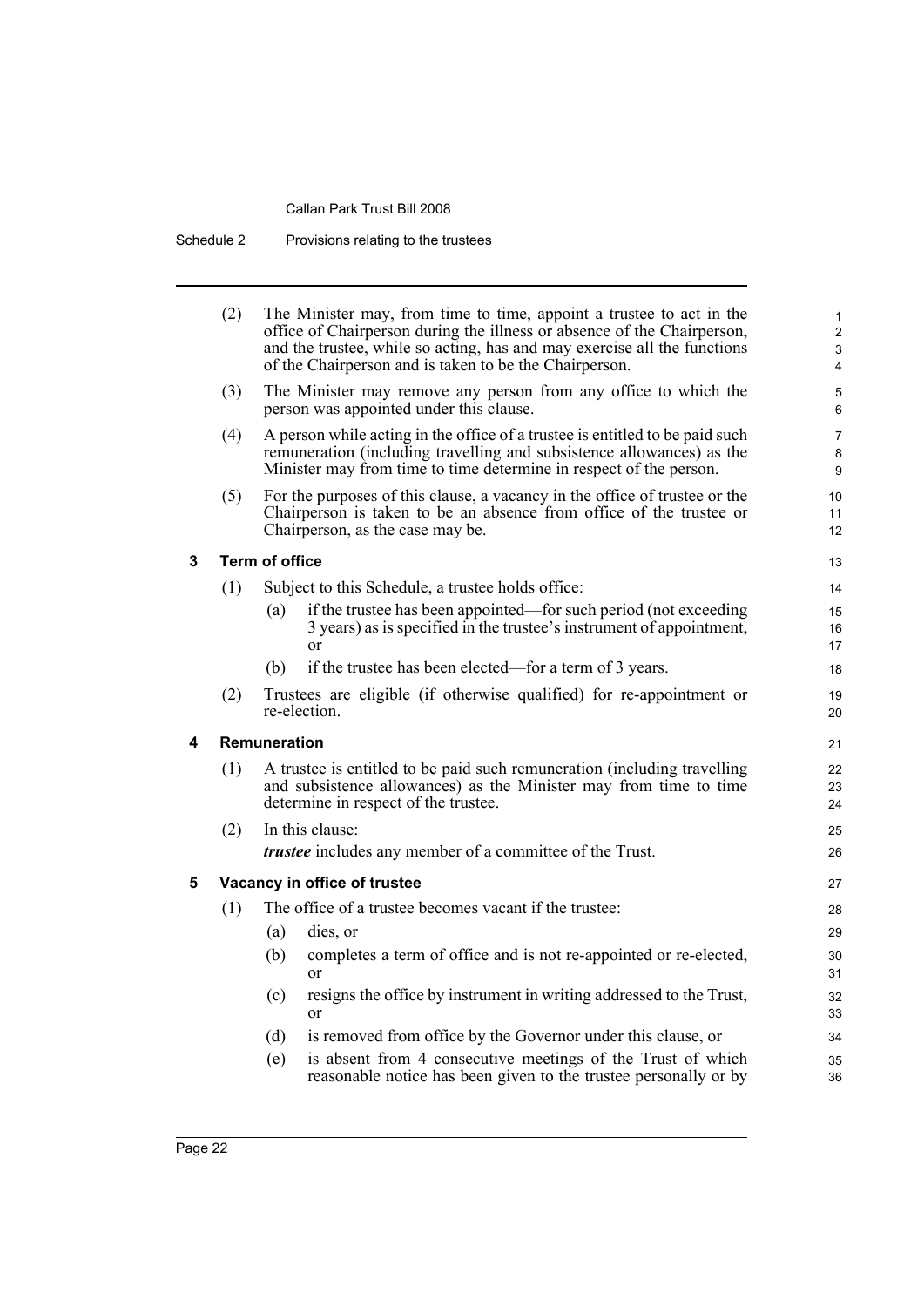Provisions relating to the trustees **Schedule 2** Schedule 2

|   |                                          |     | post, except on leave granted by the Trust or unless the trustee is<br>excused by the Trust for having been absent from those meetings,<br>$\alpha$                                                                                                                             | $\mathbf{1}$<br>2<br>3                     |  |
|---|------------------------------------------|-----|---------------------------------------------------------------------------------------------------------------------------------------------------------------------------------------------------------------------------------------------------------------------------------|--------------------------------------------|--|
|   |                                          | (f) | becomes bankrupt, applies to take the benefit of any law for the<br>relief of bankrupt or insolvent debtors, compounds with his or her<br>creditors or makes an assignment of his or her remuneration for<br>their benefit, or                                                  | 4<br>$\overline{5}$<br>6<br>$\overline{7}$ |  |
|   |                                          | (g) | becomes a mentally incapacitated person, or                                                                                                                                                                                                                                     | 8                                          |  |
|   |                                          | (h) | is convicted in New South Wales of an offence that is punishable<br>by penal servitude or imprisonment for 12 months or more or is<br>convicted elsewhere than in New South Wales of an offence that,<br>if committed in New South Wales, would be an offence so<br>punishable. | 9<br>10<br>11<br>12<br>13                  |  |
|   | (2)                                      |     | The Governor may at any time remove a trustee from office.                                                                                                                                                                                                                      | 14                                         |  |
| 6 | Filling of vacancy in office of trustee  |     |                                                                                                                                                                                                                                                                                 |                                            |  |
|   |                                          |     | If the office of any trustee becomes vacant, a person is, subject to this<br>Act, to be appointed or elected to fill the vacancy.                                                                                                                                               | 16<br>17                                   |  |
| 7 | <b>Disclosure of pecuniary interests</b> |     |                                                                                                                                                                                                                                                                                 |                                            |  |
|   | (1)                                      | If: |                                                                                                                                                                                                                                                                                 | 19                                         |  |
|   |                                          | (a) | a trustee has a direct or indirect pecuniary interest in a matter<br>being considered or about to be considered at a meeting of the<br>Trust, and                                                                                                                               | 20<br>21<br>22                             |  |
|   |                                          | (b) | the interest appears to raise a conflict with the proper<br>performance of the trustee's duties in relation to the consideration<br>of the matter,                                                                                                                              | 23<br>24<br>25                             |  |
|   |                                          |     | the trustee must, as soon as possible after the relevant facts have come<br>to the trustee's knowledge, disclose the nature of the interest at a<br>meeting of the Trust.                                                                                                       | 26<br>27<br>28                             |  |
|   | (2)                                      |     | A disclosure by a trustee at a meeting of the Trust that the member:                                                                                                                                                                                                            | 29                                         |  |
|   |                                          | (a) | is a member, or is in the employment, of a specified company or<br>other body, or                                                                                                                                                                                               | 30<br>31                                   |  |
|   |                                          | (b) | is a partner, or is in the employment, of a specified person, or                                                                                                                                                                                                                | 32                                         |  |
|   |                                          | (c) | has some other specified interest relating to a specified company<br>or other body or to a specified person,                                                                                                                                                                    | 33<br>34                                   |  |
|   |                                          |     | is a sufficient disclosure of the nature of the interest in any matter<br>relating to that company or other body or to that person that may arise<br>after the date of the disclosure and that is required to be disclosed under<br>subclause (1).                              | 35<br>36<br>37<br>38                       |  |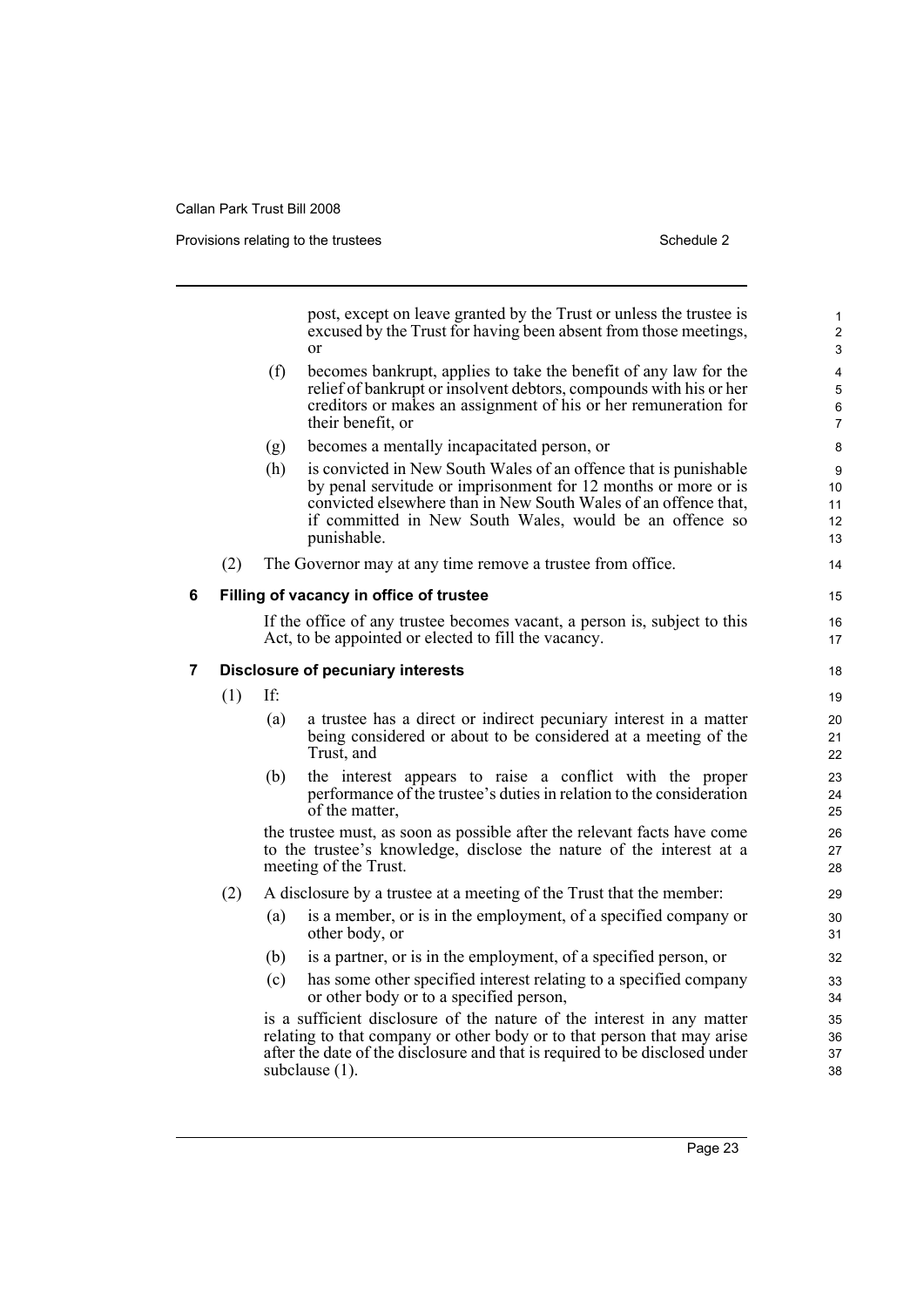Schedule 2 Provisions relating to the trustees

|   | (3)                                                                                                                                                                                                                                                                                                                    | Particulars of any disclosure made under this clause must be recorded<br>by the Trust in a book kept for the purpose and that book must be open<br>at all reasonable hours to inspection by any person on payment of the<br>fee determined by the Trust. |                            |  |
|---|------------------------------------------------------------------------------------------------------------------------------------------------------------------------------------------------------------------------------------------------------------------------------------------------------------------------|----------------------------------------------------------------------------------------------------------------------------------------------------------------------------------------------------------------------------------------------------------|----------------------------|--|
|   | (4)                                                                                                                                                                                                                                                                                                                    | After a trustee has disclosed the nature of an interest in any matter, the<br>trustee must not, unless the Minister otherwise determines:                                                                                                                | 5<br>6                     |  |
|   |                                                                                                                                                                                                                                                                                                                        | be present during any deliberation of the Trust with respect to the<br>(a)<br>matter, or                                                                                                                                                                 | $\overline{7}$<br>8        |  |
|   |                                                                                                                                                                                                                                                                                                                        | take part in any decision of the Trust with respect to the matter.<br>(b)                                                                                                                                                                                | 9                          |  |
|   | (5)                                                                                                                                                                                                                                                                                                                    | A contravention of this clause does not invalidate any decision of the<br>Trust.                                                                                                                                                                         |                            |  |
|   | (6)                                                                                                                                                                                                                                                                                                                    | A reference in this clause to a meeting of the Trust includes a reference<br>to a meeting of a committee of the Trust.                                                                                                                                   | 12<br>13                   |  |
| 8 |                                                                                                                                                                                                                                                                                                                        | <b>Effect of certain other Acts</b>                                                                                                                                                                                                                      | 14                         |  |
|   | (1)                                                                                                                                                                                                                                                                                                                    | The Public Sector Employment and Management Act 2002 does not<br>apply to or in respect of the appointment of a trustee and a trustee is not,<br>as such a trustee, subject to that Act (except Chapter 5).                                              |                            |  |
|   | (2)                                                                                                                                                                                                                                                                                                                    | If by or under any Act provision is made:                                                                                                                                                                                                                |                            |  |
|   |                                                                                                                                                                                                                                                                                                                        | requiring a person who is the holder of a specified office to<br>(a)<br>devote the whole of his or her time to the duties of that office, or                                                                                                             | 19<br>20                   |  |
|   |                                                                                                                                                                                                                                                                                                                        | prohibiting the person from engaging in employment outside the<br>(b)<br>duties of that office.                                                                                                                                                          | 21<br>22                   |  |
|   |                                                                                                                                                                                                                                                                                                                        | the provision does not operate to disqualify the person from holding that<br>office and also the office of a trustee or from accepting and retaining any<br>remuneration payable to the person under this Act as a trustee.                              | 23<br>24<br>25             |  |
| 9 |                                                                                                                                                                                                                                                                                                                        | <b>Liability of trustees</b>                                                                                                                                                                                                                             | 26                         |  |
|   | No matter or thing done by the Trust, any trustee or any person acting<br>under the direction of the Trust, if the matter or thing was done in good<br>faith for the purposes of executing this or any other Act, subjects a<br>trustee or a person so acting personally to any action, liability, claim or<br>demand. |                                                                                                                                                                                                                                                          | 27<br>28<br>29<br>30<br>31 |  |
|   |                                                                                                                                                                                                                                                                                                                        |                                                                                                                                                                                                                                                          |                            |  |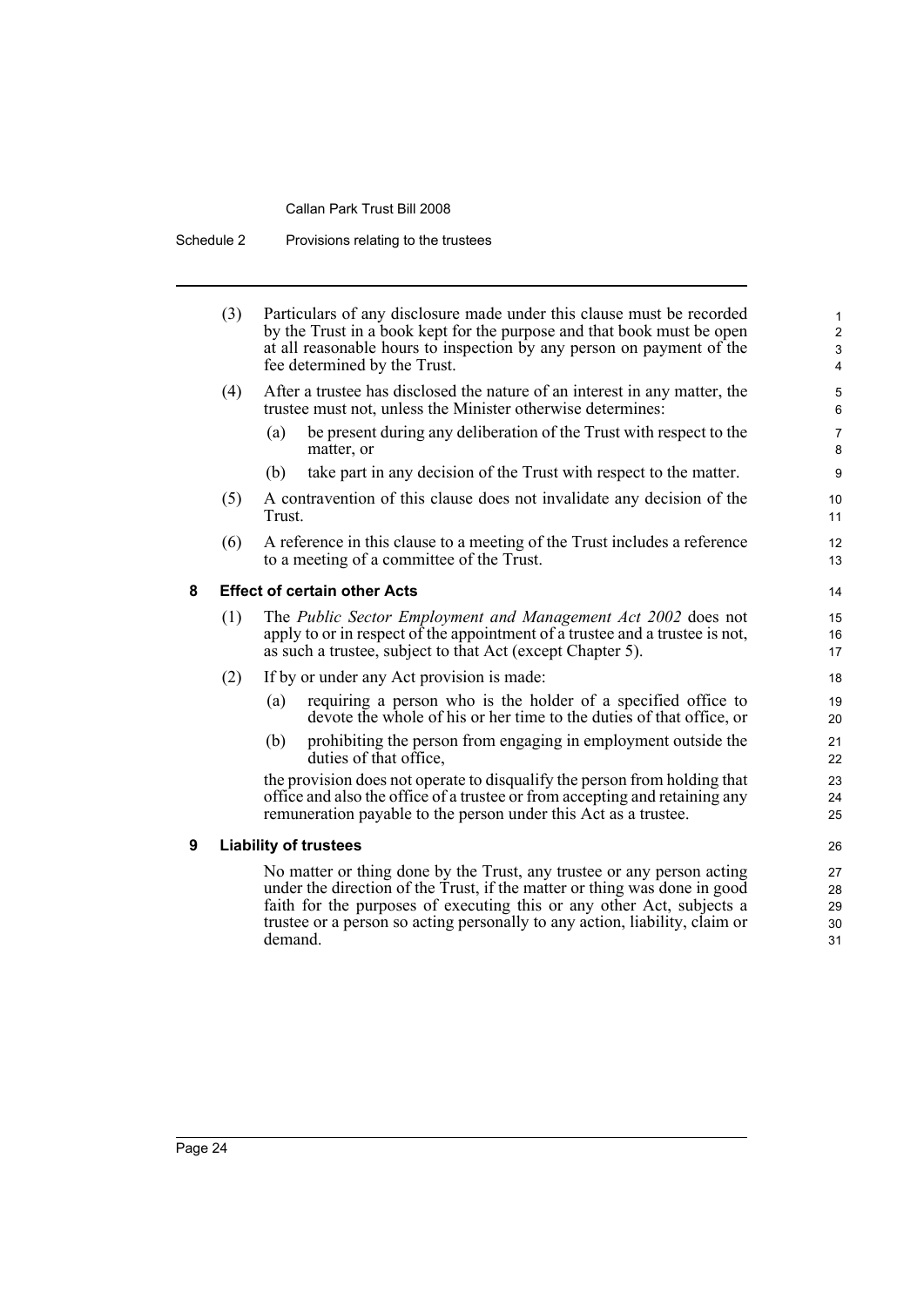Provisions relating to the procedure of the Trust Schedule 3

1  $\mathfrak{p}$ 

8  $\overline{Q}$ 

#### <span id="page-32-0"></span>**Schedule 3 Provisions relating to the procedure of the Trust** (Section 5 (6)) **1 General procedure** The procedure for the calling of meetings of the Trust and for the conduct of business at those meetings is, subject to this Act and the regulations, to be as determined by the Trust. **2 Quorum** (1) The quorum for a meeting of the Trust is a majority of its trustees, of whom one must be the Chairperson or Deputy Chairperson. (2) However, at the first meeting of the Trust or at any other meeting where at the commencement of the meeting the offices of Chairperson and Deputy Chairperson are both vacant, the quorum for the meeting is two-thirds of the trustees. **3 Presiding trustee** (1) The Chairperson (or, in the absence of the Chairperson, another trustee elected to chair the meeting by the trustees present) is to preside at a meeting of the Trust. (2) The presiding member has a deliberative vote and, in the event of an equality of votes, has a second or casting vote. **4 Voting** A decision supported by a majority of the votes cast at a meeting of the Trust at which a quorum is present is the decision of the Trust. **5 Transaction of business outside meetings or by telephone** (1) The Trust may, if it thinks fit, transact any of its business by the circulation of papers among all the members of the Trust for the time being, and a resolution in writing approved in writing by a majority of those members is taken to be a decision of the Trust. (2) The Trust may, if it thinks fit, transact any of its business at a meeting at which trustees (or some trustees) participate by telephone, closed-circuit television or other means, but only if any trustee who speaks on a matter before the meeting can be heard by the other trustees. (3) For the purposes of: (a) the approval of a resolution under subclause (1), or 10 11 12 13 14 15 16 17 18 19 20 21 22 23 24 25 26 27 28 29 30 31 32 33 34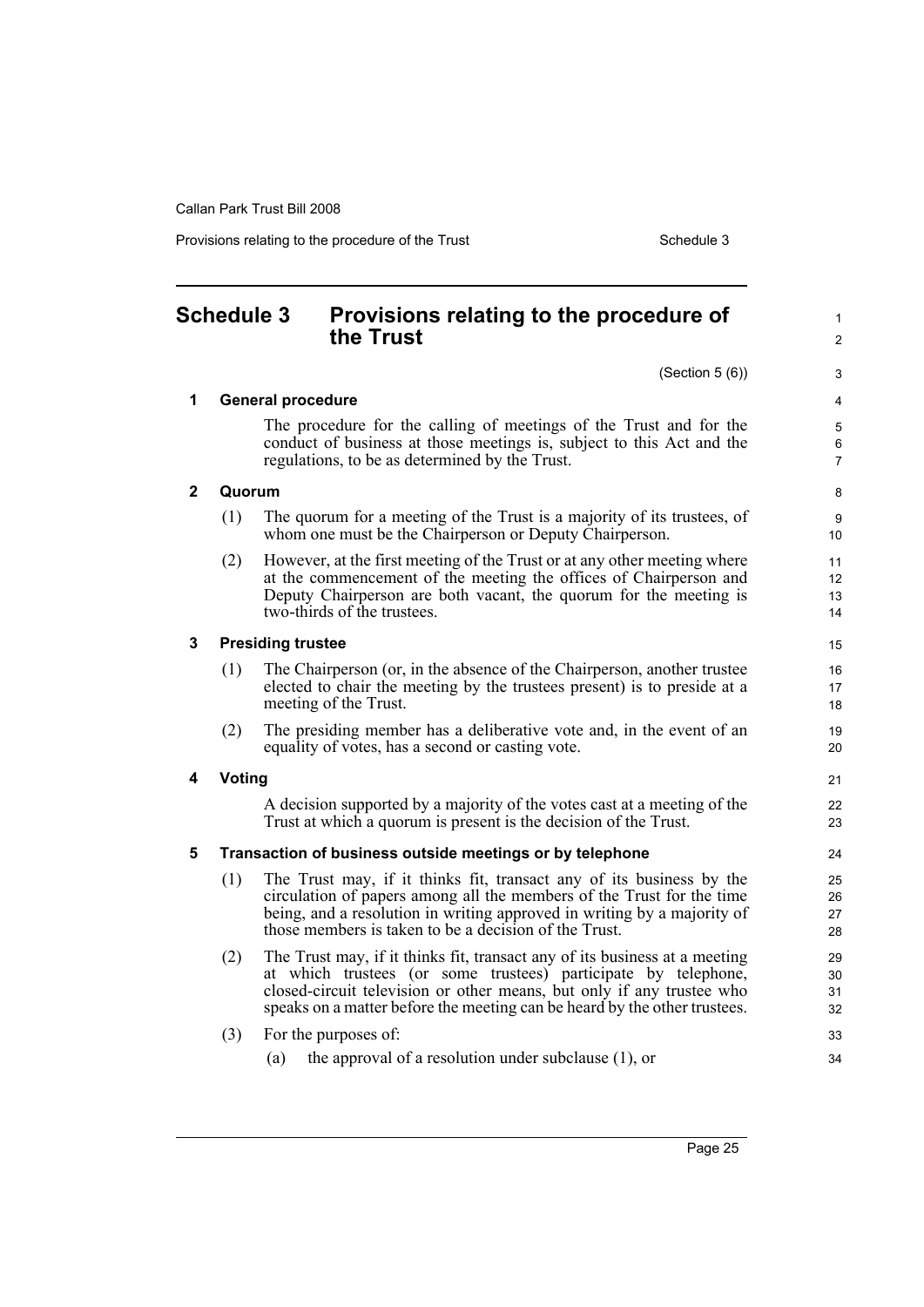|   |                     | a meeting held in accordance with subclause (2),<br>(b)<br>the Chairperson and each trustee have the same voting rights as they<br>have at an ordinary meeting of the Trust.                   | $\mathbf 1$<br>$\overline{c}$<br>3 |
|---|---------------------|------------------------------------------------------------------------------------------------------------------------------------------------------------------------------------------------|------------------------------------|
|   | (4)                 | A resolution approved under subclause (1) is, subject to the regulations,<br>to be recorded in the minutes of the meetings of the Trust.                                                       | $\overline{4}$<br>5                |
|   | (5)                 | Papers may be circulated among the members for the purposes of<br>subclause $(1)$ by facsimile or other transmission of the information in<br>the papers concerned.                            | 6<br>$\overline{7}$<br>8           |
| 6 | <b>Minutes</b>      |                                                                                                                                                                                                | 9                                  |
|   |                     | The Trust must cause full and accurate minutes to be kept of the<br>proceedings of each meeting of the Trust.                                                                                  | 10<br>11                           |
| 7 | <b>The Director</b> |                                                                                                                                                                                                | 12                                 |
|   |                     | The Director is entitled to be heard by the Trust on any matter<br>considered by the Trust and, unless the Trust otherwise directs, is<br>entitled to be present at each meeting of the Trust. | 13<br>14<br>15                     |
| 8 |                     | <b>First meeting</b>                                                                                                                                                                           | 16                                 |
|   |                     | The Minister may call the first meeting of the Trust in such manner as<br>the Minister thinks fit.                                                                                             | 17<br>18                           |

Schedule 3 Provisions relating to the procedure of the Trust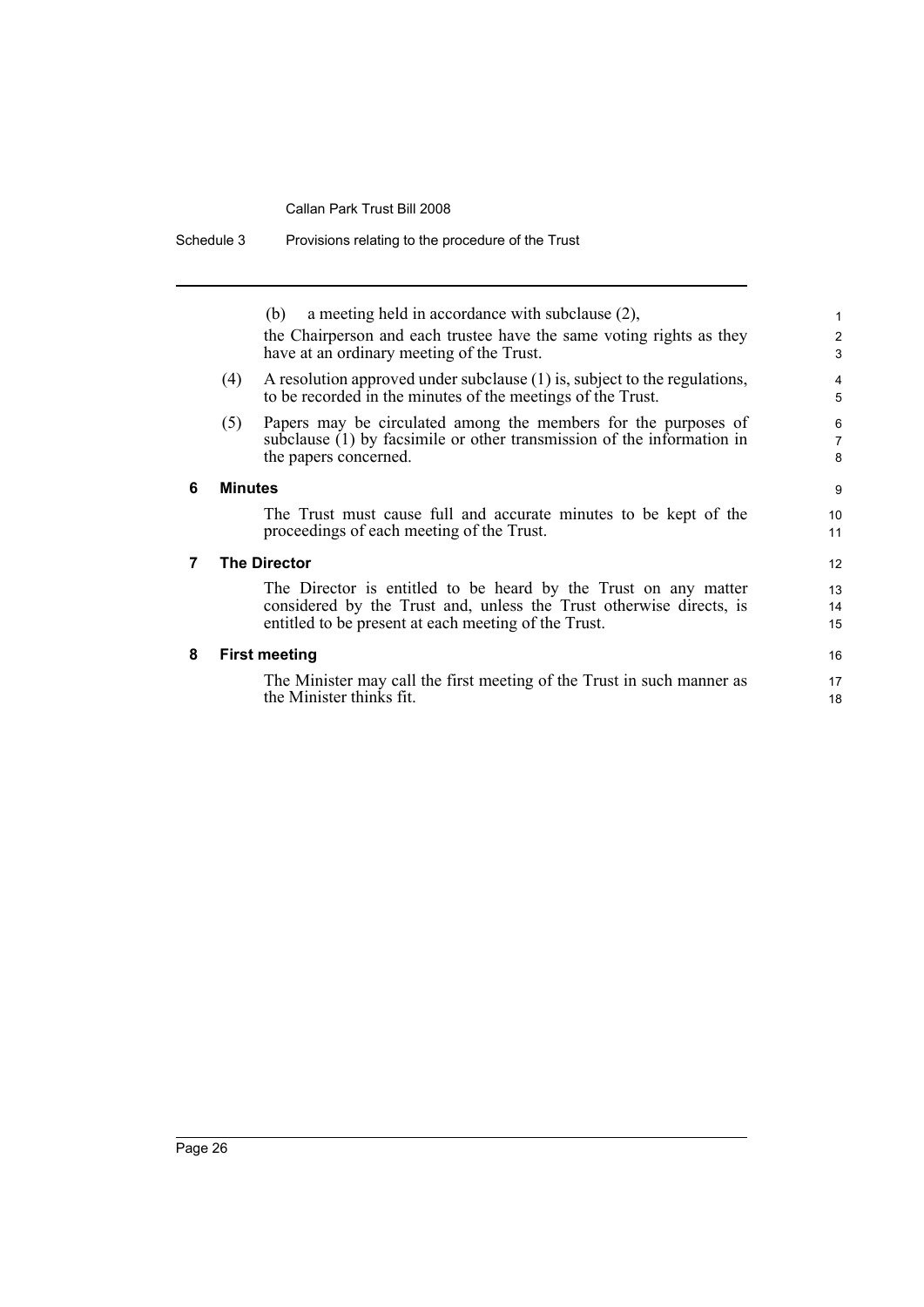Amendment of Acts and regulations **Schedule 4** Schedule 4

<span id="page-34-0"></span>

|       | <b>Schedule 4</b>                      | <b>Amendment of Acts and regulations</b>                                                                              | $\mathbf{1}$   |  |  |
|-------|----------------------------------------|-----------------------------------------------------------------------------------------------------------------------|----------------|--|--|
|       |                                        | (Section 34)                                                                                                          | $\overline{c}$ |  |  |
| 4.1   |                                        | <b>Callan Park (Special Provisions) Act 2002 No 139</b>                                                               | 3              |  |  |
| [1]   |                                        | Section 5 Callan Park not to be sold or otherwise disposed of                                                         | 4              |  |  |
|       |                                        | Insert "or the Callan Park Trust Act 2008" after "this Act" in section 5 (1).                                         | 5              |  |  |
| [2]   | Section 5 (2)                          |                                                                                                                       | 6              |  |  |
|       | Omit the subsection.                   |                                                                                                                       | 7              |  |  |
| $[3]$ |                                        | <b>Section 8 Community consultation committee</b>                                                                     | 8              |  |  |
|       | Omit the section.                      |                                                                                                                       | 9              |  |  |
| 4.2   | <b>Fines Act 1996 No 99</b>            |                                                                                                                       | 10             |  |  |
|       |                                        | Schedule 1 Statutory provisions under which penalty notices issued                                                    | 11             |  |  |
|       | Insert in alphabetical order:          |                                                                                                                       | 12             |  |  |
|       |                                        | Callan Park Trust Act 2008, section 27                                                                                | 13             |  |  |
| 4.3   | <b>Impounding Regulation 2003</b>      |                                                                                                                       | 14             |  |  |
|       | <b>Clause 5 Impounding authorities</b> |                                                                                                                       | 15             |  |  |
|       |                                        | Insert in alphabetical order in the Table to the clause:                                                              | 16             |  |  |
|       | Callan Park Trust                      | All land vested in the Trust                                                                                          |                |  |  |
| 4.4   | <b>Regulation 2004</b>                 | <b>Protection of the Environment Operations (Penalty Notices)</b>                                                     | 17<br>18       |  |  |
| [1]   |                                        | <b>Clause 5 Enforcement officers: section 226</b>                                                                     | 19             |  |  |
|       |                                        | Insert "Callan Park Trust," after "on land vested in the" in clause 5 (6) (i).                                        | 20             |  |  |
| [2]   | Clause 5 (i) (iii)                     |                                                                                                                       | 21             |  |  |
|       | Insert after clause $5(6)(i)(ii)$ :    |                                                                                                                       |                |  |  |
|       |                                        | in relation to land vested in the Callan Park Trust—<br>(iii)                                                         | 23             |  |  |
|       |                                        | the Division of the Government Service in which<br>persons are employed to enable the Trust to exercise<br>functions. | 24<br>25<br>26 |  |  |
|       |                                        |                                                                                                                       |                |  |  |